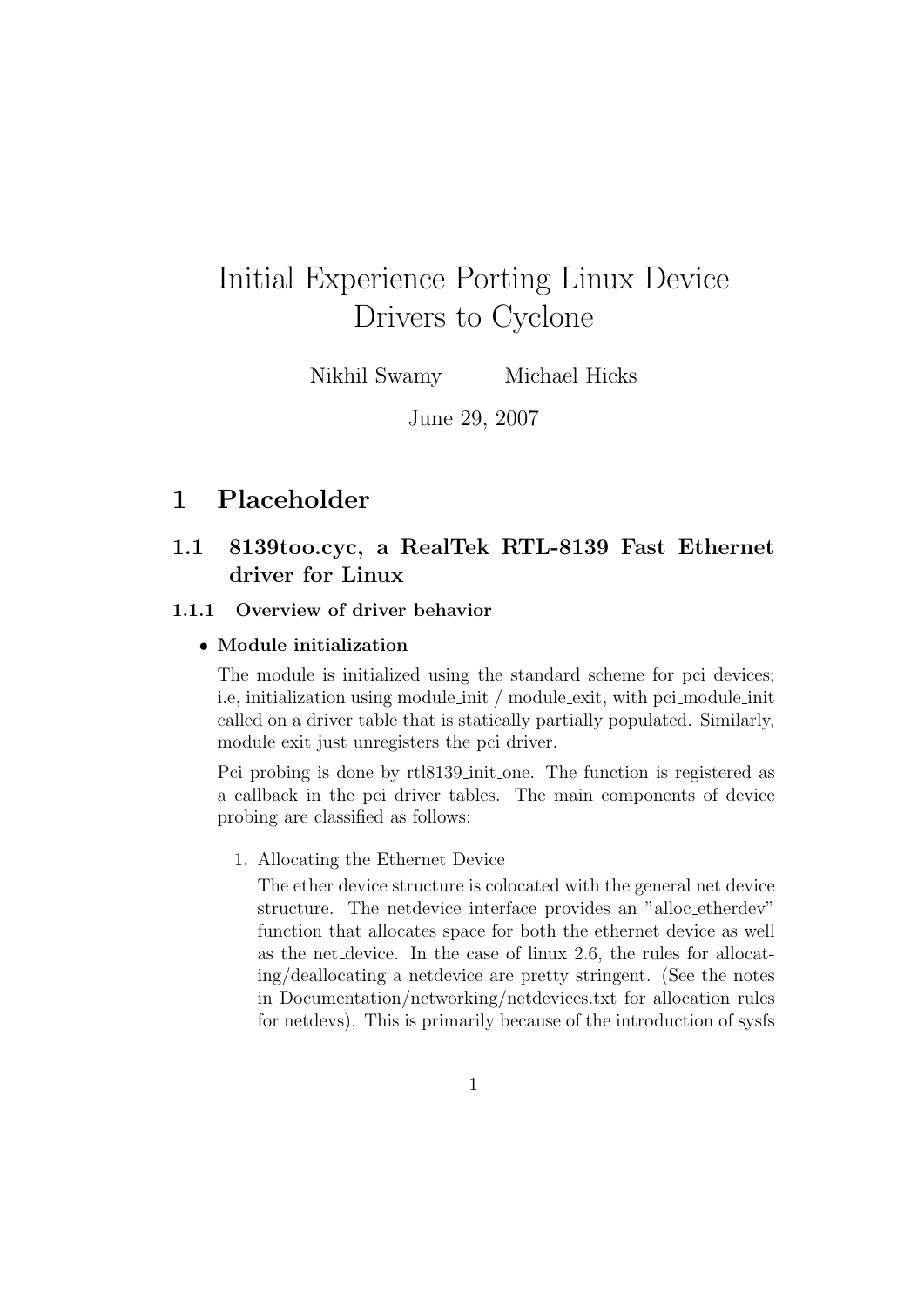(/sys/class/net etc.) in 2.6 which can allow the module to be removed while still holding an entry for that device in sysfs.

2. Initializing IO memory

The pci interface provides methods (resource start and resource end) that return the range of bus addresses assigned to this device. These addresses correspond to memory resident on the device, and maybe thought of as the control registers of the device. This memory is ioremapped (dma style) before being used by the driver. The ioremapped address is what is stored in the drivers private data structure.

3. Initializing Card State

The driver writes various values to the card registers, and reads the resulting card state to discover information such as chip version, clock speed etc. Once this has been done the state of the card is initialized to some start state.

4. Populating Structures and Registration

Setting callbacks and fields on the netdevice structure, and in the mii interface of the etherdevice (media independent interface) takes place. The structures are registered with their respective controllers i.e register net dev etc.

5. Failure Handling

In case of failure of any of these steps, a cleanup function releases pci alocated io memory, unmaps any dma, and frees the allocated netdevices etc.

## • Post Initialization – Main Functional Path

After initialization the netdevice controller takes over the driver. The functions registered in the netdevice structure serve as callbacks for the netdevice structure. The functions are: open, start\_xmit, close, stats, rx\_mode, ioctl, tx\_timeout. Each of these are described here. See networking/netdevices.txt in the kernel documentation for synchronization rules for each of these functions.

#### 1. int rt18139\_open (net\_device\_t dev)

This routine is called by netdevice controller in the case of something like "ifup eth0". That makes this routine the main entry point of the driver. Its functions are summarized below.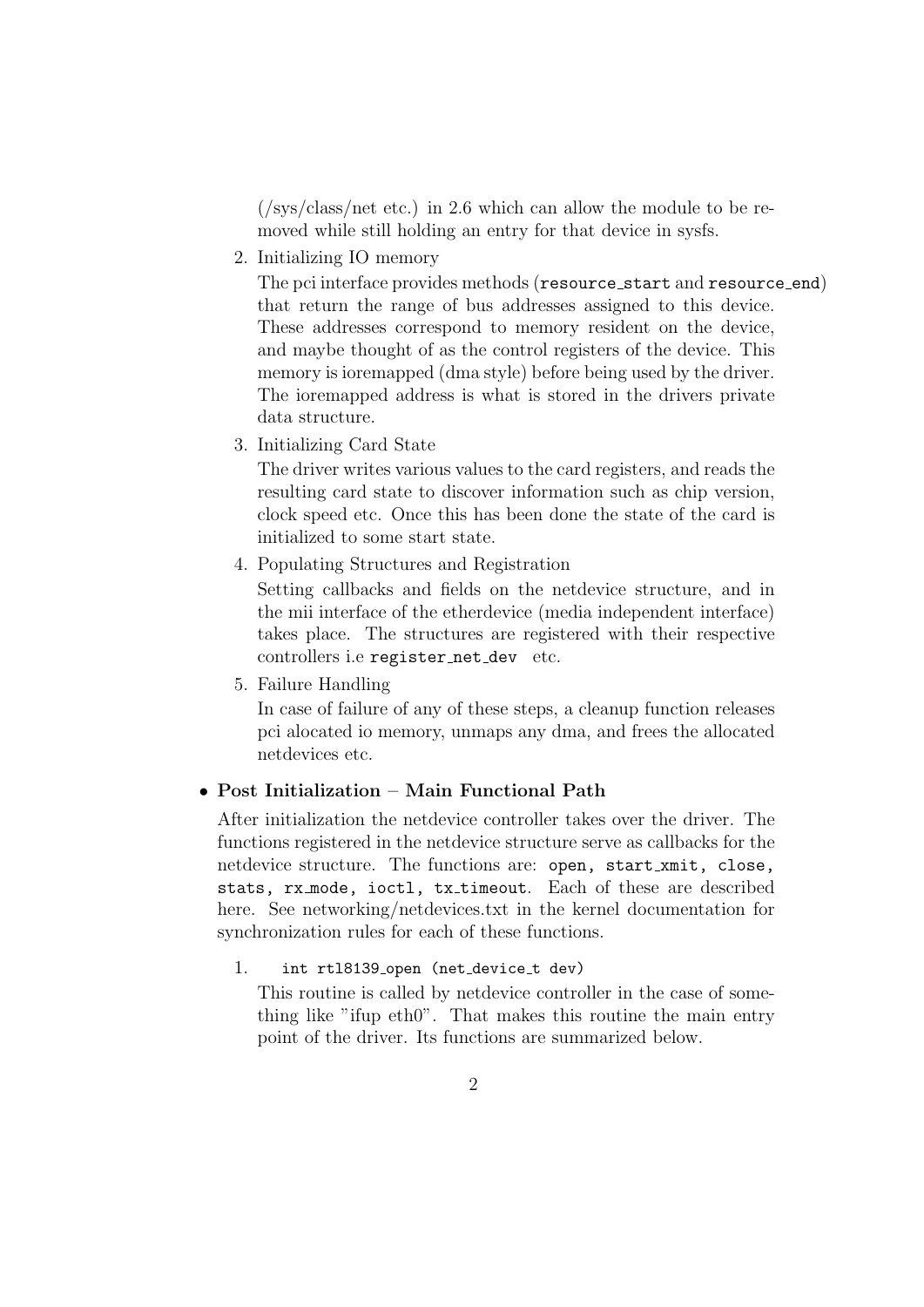- (a) Grab an irq line, and register an interrupt handler. In this case the interrupt handler is rtl8139 interrupt. As with all pci enabled devices, this is a shared irq line.
- (b) Dma allocate io memory using pci alloc consistent. This memory is used for the transmit and receipt buffers – stashed in the drivers private data, along with the control register addresses. It is memory shared between the device and processor, and both the raw bus address as well as the kernel virtual address is returned by the pci method.
- (c) Calls hw start. This function writes repeatedly to various control registers. Also does some mii stuff to set modes etc. This function finally calls netif start queue, which allows the rest of the netdevice scheduler to proceed.
- (d) Initializes a kernel thread which is an infinite loop that wakes itself up periodically. It is used essentially to some fine tuning of clocks, echo due to impedance of cables etc.
- (e) In case of failure,  $tx/rx$  bufs are released. Irq line is returned.
- 2. int netdev\_ioctl(net\_device\_t dev, struct ifreq \*rq, int cmd) Once the card is initialized and scheduled properly, it can accept requests from user space. This function allows for the testing and setting of various parameters condition on the cmd and rq parameters. This is also an entry point to the underlying mii interface.

The parameter rq is a pointer to user memory. The size of the memory pointed to (the actual structure) is determined by the first word of that memory. This tag word is the command that is issued to the device. Depending on the value of the command, values are either written to user space, or read from user space into the device's control registers, or both.

3. int rtl8139 start xmit (struct sk buff \*skb, net device t dev) Copies the socket buffer to the tx buf iomemory. Uses memset to zero out the buffer first in some cases. More importantly, frees the sk buff by calling dev kfree skb. In the case where the packet is too big, it is freed anyway i.e the packet is dropped. The card is notified of the packet awaiting transmission by writing to a control register. In case of some failure by the card, the netdevice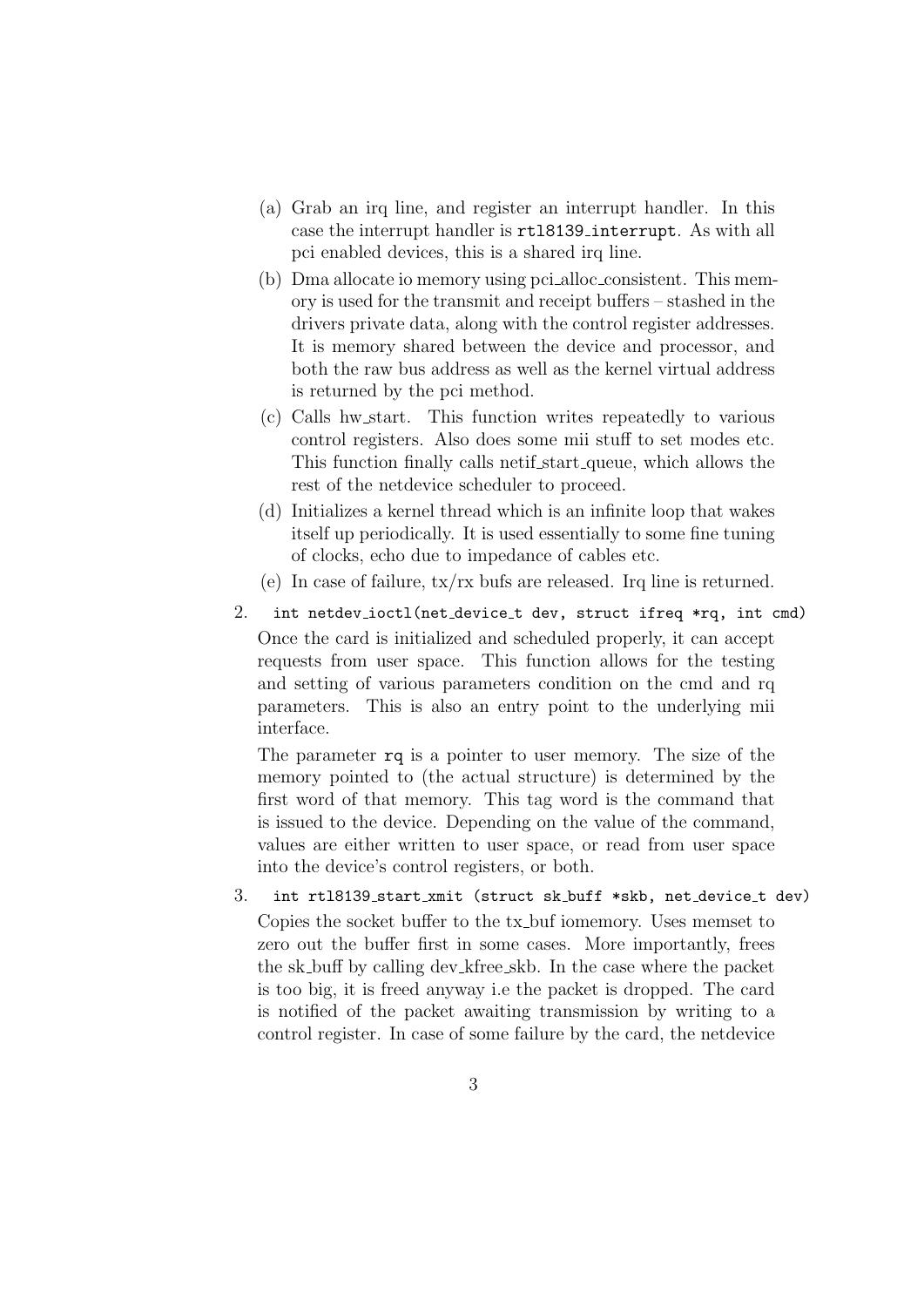is removed from the queue ... i.e it is effectively suspended. This will result eventually in tx\_timeout being called.

4. void rtl8139 interrupt (int irq, net device t dev, struct pt\_regs \*regs)

This is the main interrupt handler, for all interrupts raised on this driver's irq line. It reads the interrupt status from a control register. The status signals one of the following: transmit completion, or transmit error; a packet receipt; some other error condition.

- (a) In the case of a transmit interrupt the handler must clean up after the tx thread. This cleanup simply logs errors if they have occured, and updates the count of still outstanding tx transactions.
- (b) Error checking in the case of a receipt interrupt involves ensuring that the size of the packet received is within an acceptable range. Once this is confirmed, a socket buffer (sk\_buff) is allocated using dev alloc skb. Data in the consistently allocated rx bufs is copied to the sk buf using eth copy and sum which is a variant of memset. The skb is then handed off to the netdevice interface using netif rx. Freeing the skb becomes the responsibility of netif. This copy/skb-handoff process is repeated until the card's rx buffer is empty.
- (c) In the exceptional case, driver error counts are updated. In the case of pci errors, the card status is updated.
- 5. void rtl8139 tx timeout (net device t dev)

Cancels all outstanding transactions. Disables interrupts. Restarts hardware.

- 6. struct net device stats \*rtl8139 get stats (net device t dev) Returns accumulated statistics (error counts etc.)
- 7. int rtl8139 close (net device t dev)

Called in the case of "ifdown eth0" or something equivalent. It removes the device from the netif scheduler. Kills the fine tuning thread that was started by open. Clears interrupt masks for the card. Relinquishes the interrupt line. Frees IO-memory in the tx/rx buffers. Importantly, it does not release the iomemory for the card's control registers – i.e the ioremap'd bus start/end obtained from the pci interface is not unmapped yet. That is, close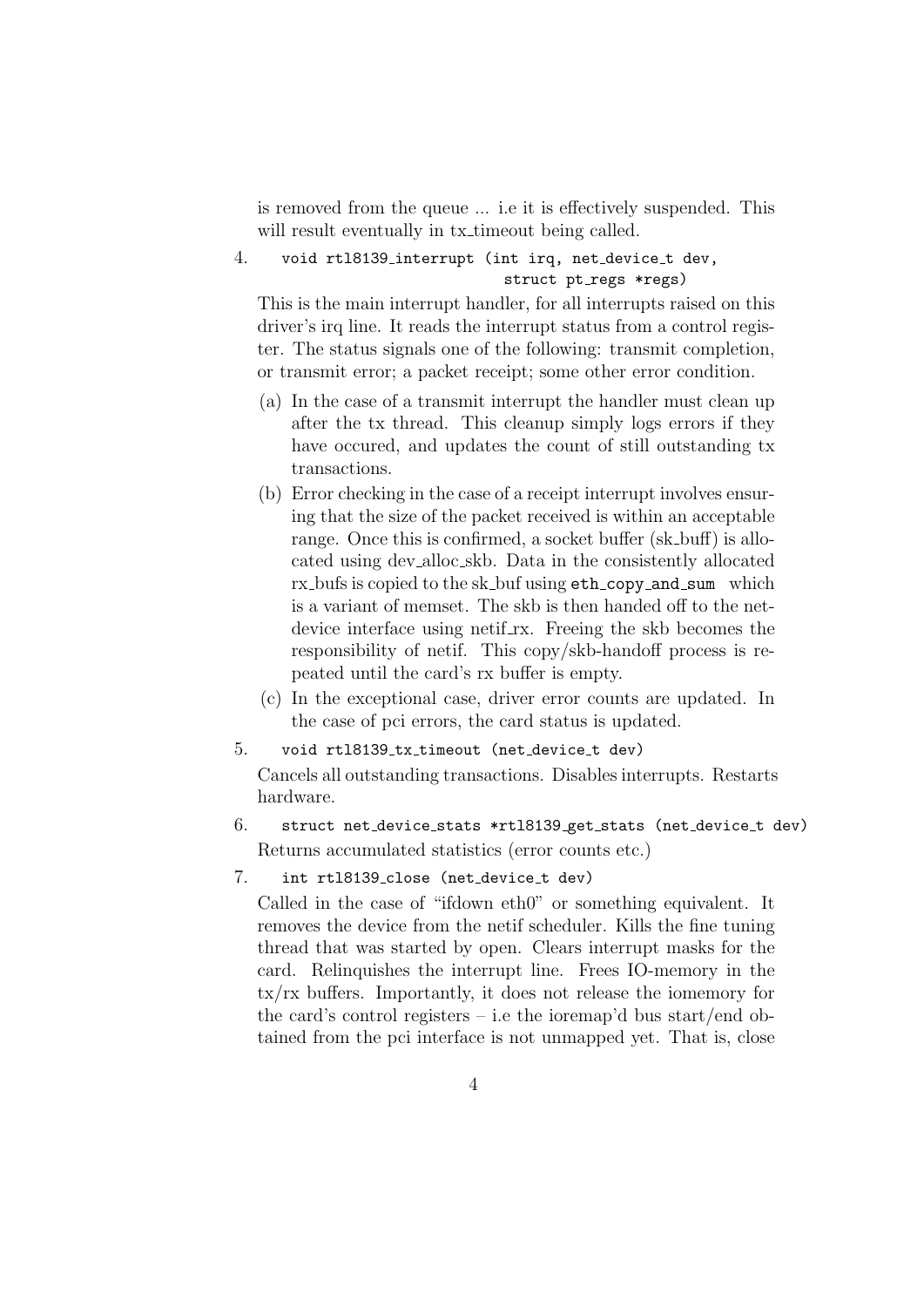function does not mean that the module is to be removed. That final step is performed by the following function.

8. void \_devexit rtl8139\_remove\_one (pci\_dev\_t pdev) This function is registered with the pci interface, and is called when the module is unloaded. It iounterpoons the control reg. memory, unregisters the netdev with the netif. And finally, it frees the network devices allocated in the pci probe function.

#### 1.1.2 Cyclone safety mechanisms

Several features of Cyclone were used to obtain a type-safe port of this driver. 1

1. Fat pointers for IO Memory

Much of the code in this driver consists of writing to iomemory. This memory is acquired from the pci interface and then ioremapped to kernel virtual addresses. The orginal C driver used the macros readb and writeb to access these buffers. The signatures of these macros are effectively

```
u8 readb(unsigned long ioaddr, unsigned offset);
void writeb(unsigned long ioaddr, unsigned offset, u8 val);
```
To guarantee the safety of the pointer arithmetic in these buffers, pointers to iomemory were implemented as fat pointers. Functions such as pci resource start / pci resource end which allocate io-memory were wrapped (see below) to return fat pointers instead.

The macros readb/writeb were replaced by inlined extern C functions such as the following.

```
inline void CYC WRITEB(u8 ?@nozeroterm fat ioaddr, int offset, u8 val8){
 void *ioaddr = fat ioaddr.base;
  if(ioaddr + reg >= (void*) fat\_ioaddrulast_plus\_one)throw arraybounds();
 writeb ((val8), ioaddr + (reg));
}
```
<sup>&</sup>lt;sup>1</sup>This was the first driver we ported. As such, some of the techniques used were refined for subsequent drivers. One glaring omission is the handling of the allocation and freeing of the net device structure. A scheme to handle this better is outlined in Section ??. But, at the time of writing, this has not yet been implemented.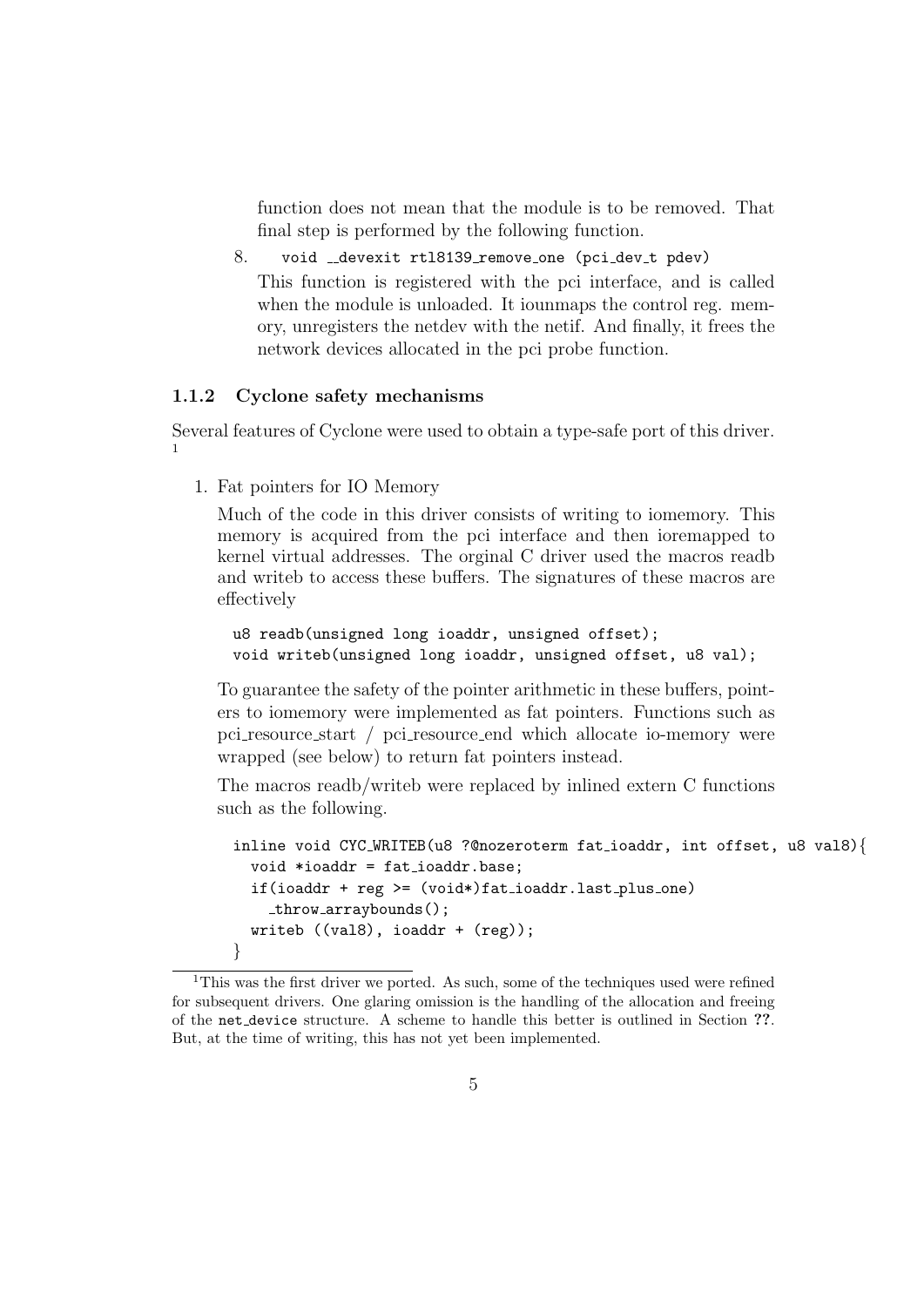Note that these functions are declared as extern "C" and thus are not typechecked by Cyclone. This is required since the function body still uses writeb, which cannot be proved safe by Cyclone. The intention is for such functions to be part of a trusted library of io utilities that are provided with Cyclone for the development of kernel modules.

2. Dependent Types for tx/rx Buffers

Fat pointers were used primarily for io-memory that is resident on the card. Processor/device shared buffers that are allocated by pci alloc consistent (or some other consistent DMA scheme), were instead represented using dependent types. Such memory is not accessed to using the readb/writeb scheme.

For instance, in the case of the transmission buffers, a large chunk of memory is allocated. This is then split into a number of smaller chunks of equal size, one for each of several transmission buffers that the driver allows to be filled concurrently. Accesses to these buffers are done using functions such as memset, where it is sufficient to prove that the size of the memory being copied is no bigger than the space of the destination. In addition, by encoding these pointers as dependent types several array bounds checks can be amortized into perhaps even a single check.

The tx-bufs and rx-bufs have the following type:

```
typedef struct bounded iobuf {
  \langle 'i::I\rangleu8 *valueof('i)@nozeroterm buf;
  tag_t<'i> len;
\} bnd_buf_t;
```
3. Wrappers for pci resource allocation

Pci resource allocation functions were wrapped by Cyclone functions so that fat pointers, or dependent types can be safely manufactured from them. For instance, the pci alloc consistent has the following wrapper:

```
bnd buf t pci alloc(pci dev t hwdev, size t tag, dma addr t *dma handle) \{u8 *virt_addr = pci_alloc_consistent(hwdev, tag, dma_handle);
  bnd_buf_t res = bounded_iobuf{.buf = virt_addr, .len = tag};
  return res;
}
```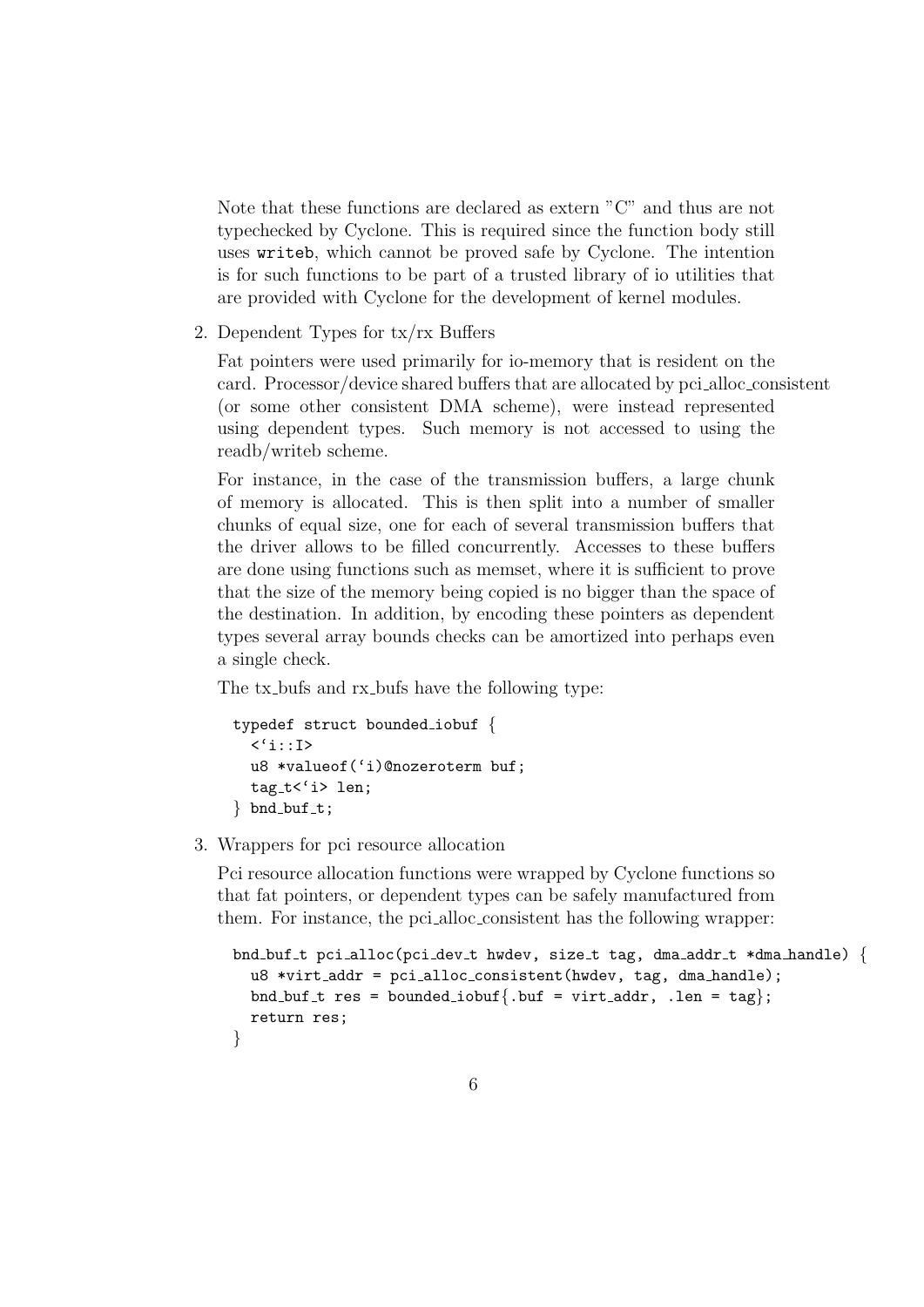From a bnd buf t it is easy to manufacture a fat pointer using the standard Core::mkfat Cyclone library function. Alternatively, the dependent type can be used directly to prove the safety of io pointer dereferences.

4. Overriding Type Declarations

Many kernel data structures (such as net device) allow for a driver to store a pointer to a private data structure within it. This is a classic example of the use of the "void \*" type in C to encode parametric polymorphism. To eliminate the Cyclone unsupported downcast from void<sup>\*</sup> to the expected private data type, a number of kernel data structures had to explicitly be declared polymorphic. For instance, the net device structure was declared as follows:

```
struct net device <'a::A> {
         ...
        'a *priv;
        ...
        struct net_device<'a> *next;
        ...
        int (*open)(struct net device<'a> *dev);
         ...
};
```
Here, the "priv" field is a pointer to the driver's private data. The declaration of the function pointer field "open" is also suitably updated so that in the driver function "rtl8139\_open" we can safely eliminate the downcast of "priv" from "void\*".

Note however the type of the field "next" is inaccurate, since the next network device in the chain of devices is, most likely, controlled by some other driver which will instantiate the "priv" field differently. However, this next field is never accessed by any driver. Thus we can maintain the illusion of a homogenous list safely.

The number of types that had to be overridden in this manner was quite large. These included the pci dev and its related structuers, the structures related to the mii interface.

Other types were overridden too. Examples of these include adding requires clauses to functions such as memset to ensure that the buffers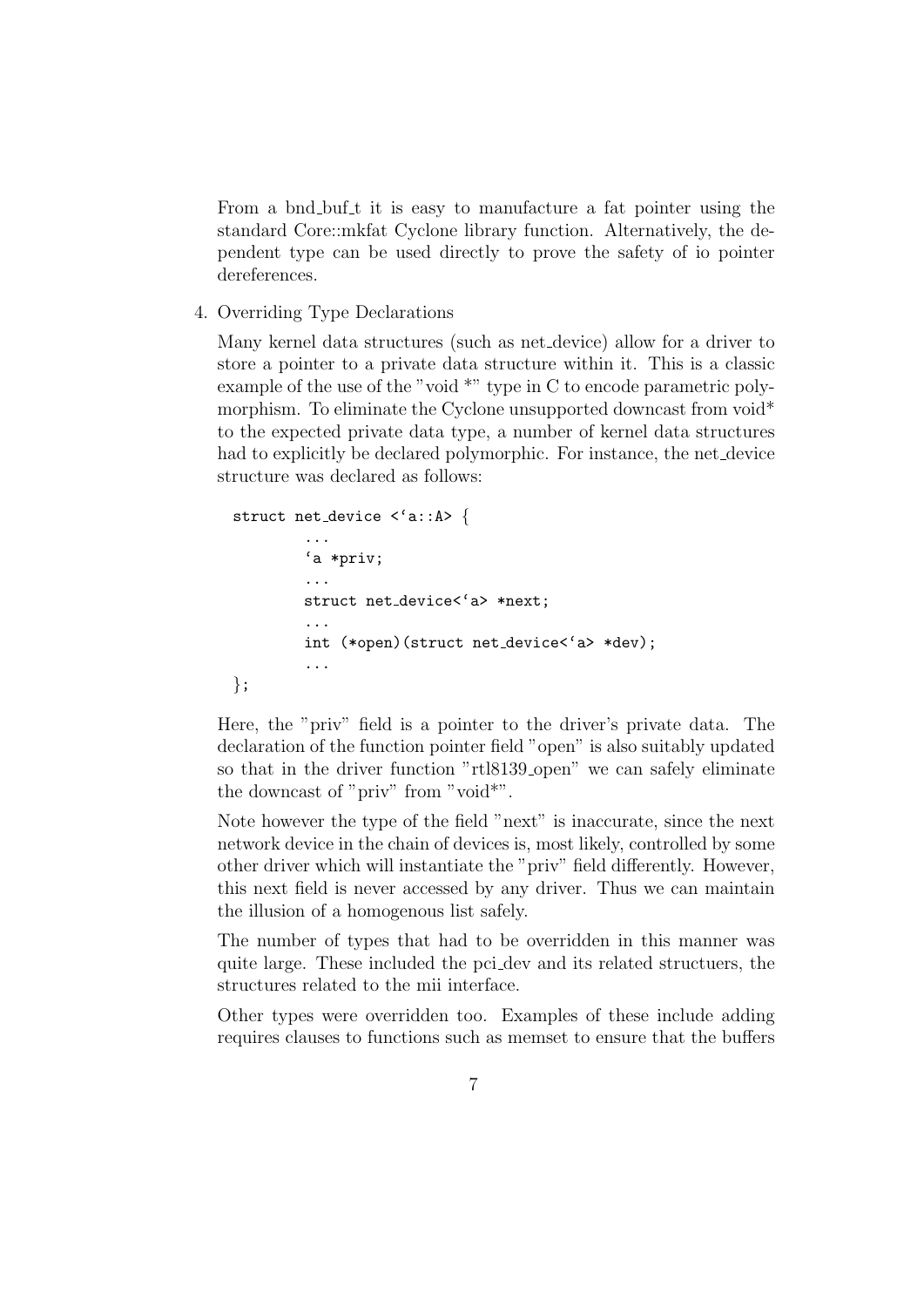being copied were of appropriate size. Non-null checks were imposed by overriding function declaration to contain "@" pointers instead of  $\overset{\cdots}{\bullet}$ " pointers etc.

5. Regions for Short-lived Allocations

There were some cases in the ioctl routines that heap allocated shortlived data structures. These were instead replaced with lexical regions. An alternative approach was to implement these using unique pointers, since this does not entail the additional cost of allocating an entire region page. Both approaches were implemented.

6. Tagged Union for ioctl User Memory

It should be clear from the description of the "netdev ioctl" function in the previous section, that the natural representation of the user request is as a tagged union. The C declaration of the type, however, does not even represent the request as a normal union. The driver simply examines the first word of the user space memory and conditional on that word casts the pointer to some appropriate type. In this case, the representation of the user-space allocated memory is completely determined by an implicit definition of the protocol.

To support a type-safe implementation of this function, we had to provide a C function that would produce a Cyclone tagged union after examining user-space memory. Once this tagged union was generated, the rest of the ioctl could use the union in a type safe manner.

7. Wrapping Functions with cyc call Exception Handlers

Cyclone functions can throw exceptions. If a Cyclone function is called from C without first installing an top-level exception handler, then the stack unwinding process fails. Obviously, in case an uncaught exception is thrown, the result is a kernel oops.

To avoid this, we must ensure that every Cyclone function in the driver that is exposed directly to the kernel must never throw an exception. In this driver, this was achieved by wrapping each Cyclone function by a C function that explicitly installs a default exception handler. For instance, the "rtl8139 open" is exposed to the kernel since it is registered as a callback with the netdevice interface.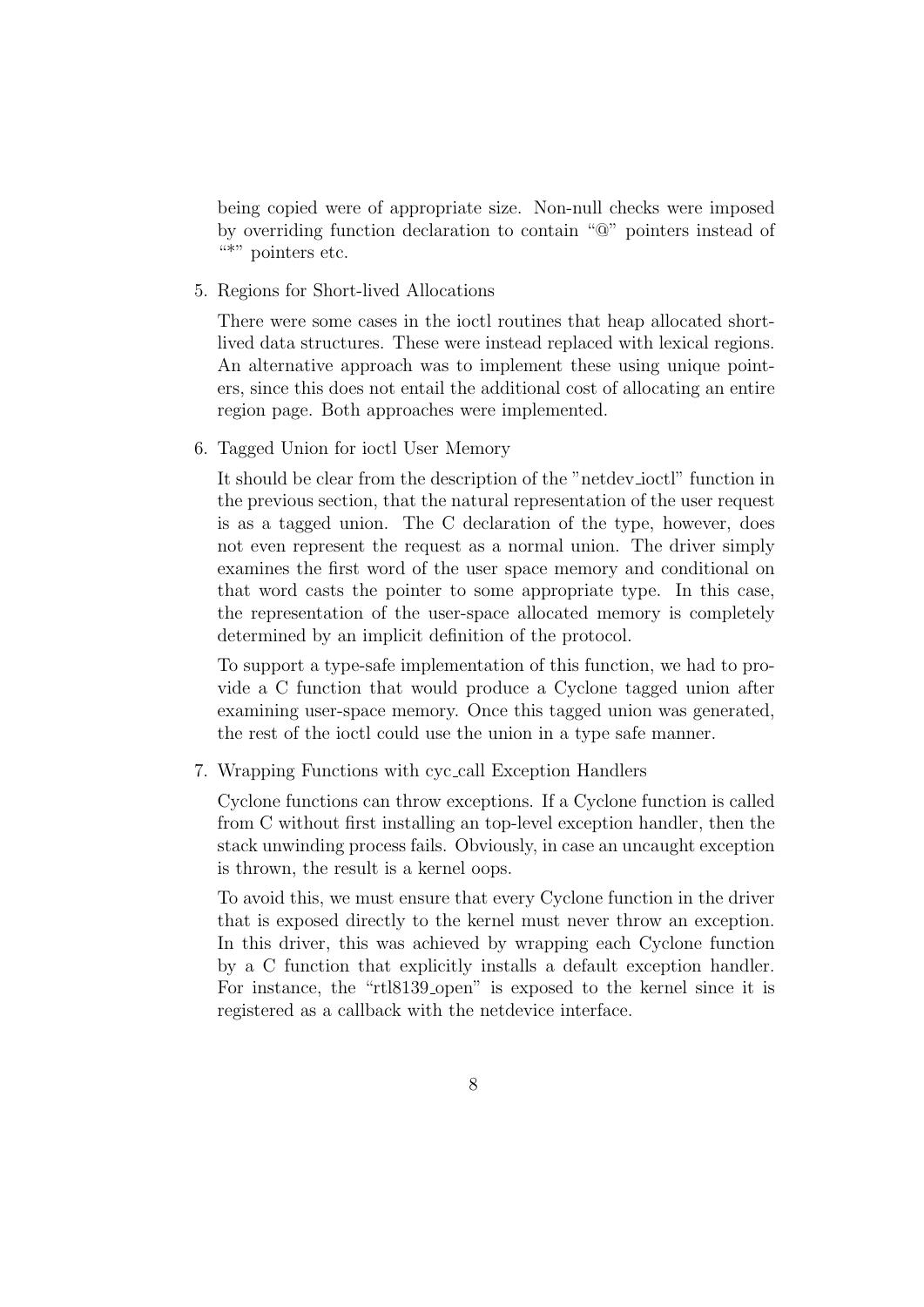#### 1.1.3 Cyclone modifications/enhancements

1. Overriding Type Declarations As described in the previous section, a considerable proportion of the changes made to the C driver involved assigning a meaningful Cyclone type to C type declarations. For this purpose, the Cyclone language was equipped with the construct illustrated in Figure ??.

The block of code within the extern ''C include'' contains the C declarations that are to be imported for use in the Cyclone program. The cyclone override block allows the user to modify the C type declaration. The Cyclone compiler ensures that the overridden type is representation consistent with the original C declaration.

In this case, a polymorphic type variable has been introduced in the declaration of net device. The introduction of this variable has an impact on the declaration of other C types too. For instance, the function netif\_start\_queue must be updated to reflect the new type variable. Similarly, the structure mii info must also be updated to reflect the type variable that now appears in its dev field. Cyclone now supports two methods of reflecting these new type variables in the hierarchy of type declarations.

In the first mode (the default) Cyclone updates the declarations using a form of "most-general" type variable inference. In this case, the updates would be as follows:

```
struct mii_info<'a::A> {
  int phy id;
  struct net device<'a> *dev;
  struct mii_info<'a> *next;
};
extern int netif_start_queue(struct net_device<'a> *dev);
```
Note here how recursive fields (mii info.next) are restricted to have the same type variable with the same identity as the enclosing declaration. The algorithm for introducing these type variables is a worklist style method that iterates until a fixed point is reached. Mutually recursive data structures do, however, pose a problem. This method of type variable introduction is provided as a convenience to the user to minimize the tedious manual annotation of types. For this reason, in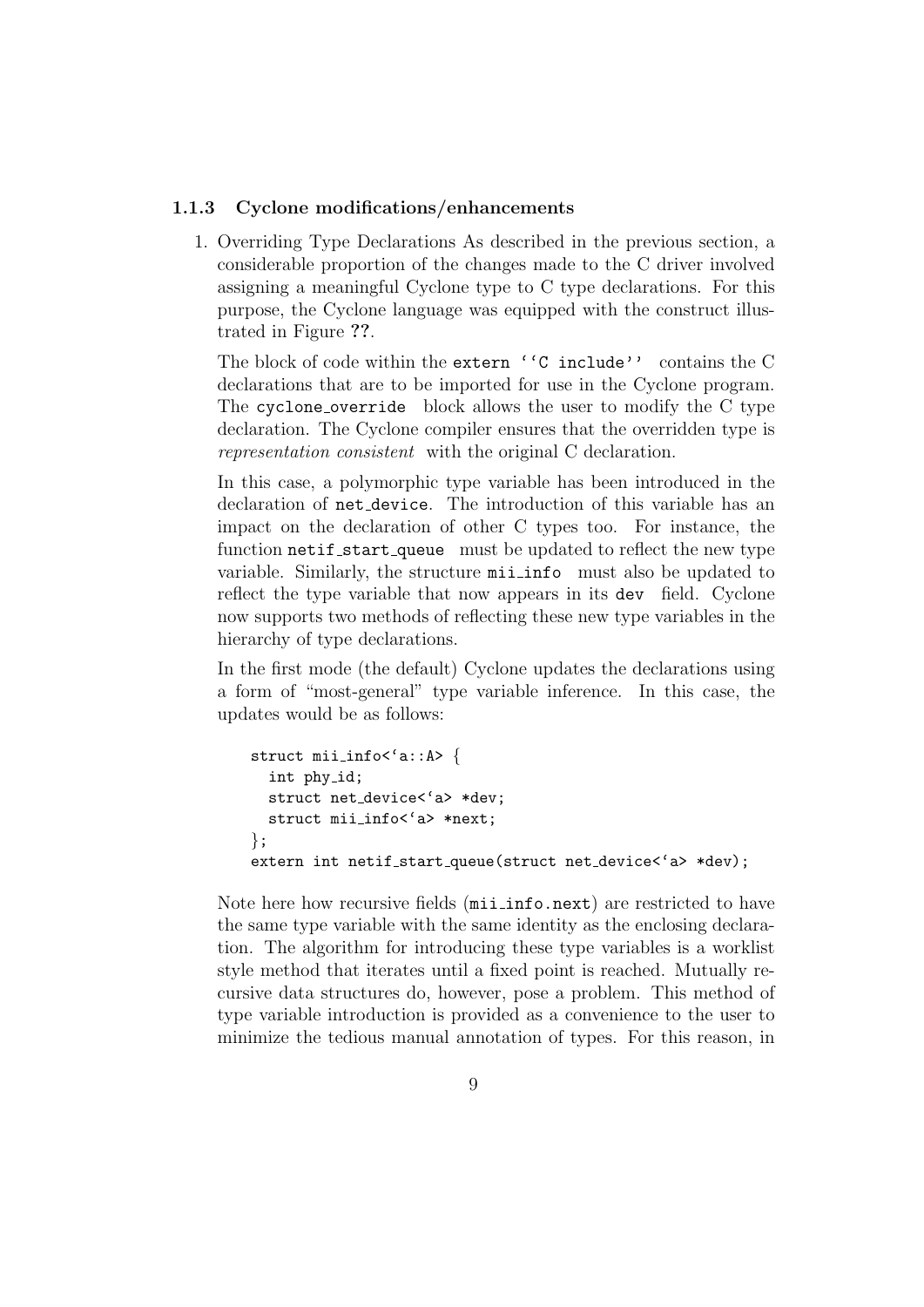```
extern ''C include'' {
 typedef unsigned char u8;
 struct net device {
   void *priv;
   struct net device *next;
   int (*open)(struct net device *dev);
 };
 struct mii info {
   int phy_id;
   struct net device *dev;
   struct mii_info *next;
  };
 extern int netif_start_queue(struct net_device *dev);
 extern void memcpy_wrapper(u8 *src, u8 *dst, unsigned int len);
 extern void* kmalloc(unsigned int);
 extern void kfree(void*);
}
cyclone override {
 struct net_device<'a::A> {
    'a *priv;
   struct net_device<'a> *next;
   int (*open)(struct net device<'a> *dev);
 };
 extern void memcpy_wrapper(u8 \ast{valueof('n)} src,
                               u8 *{valueof('m)} dst,
                               unsigned int len)
                               @requires((len < numelts(src)) &&
                                         (len < numbermath>(dst));
}
export \{ * \}cyclone hide { kmalloc, kfree }
```
Figure 1: A Cyclone Mechanism for Importing C Declarations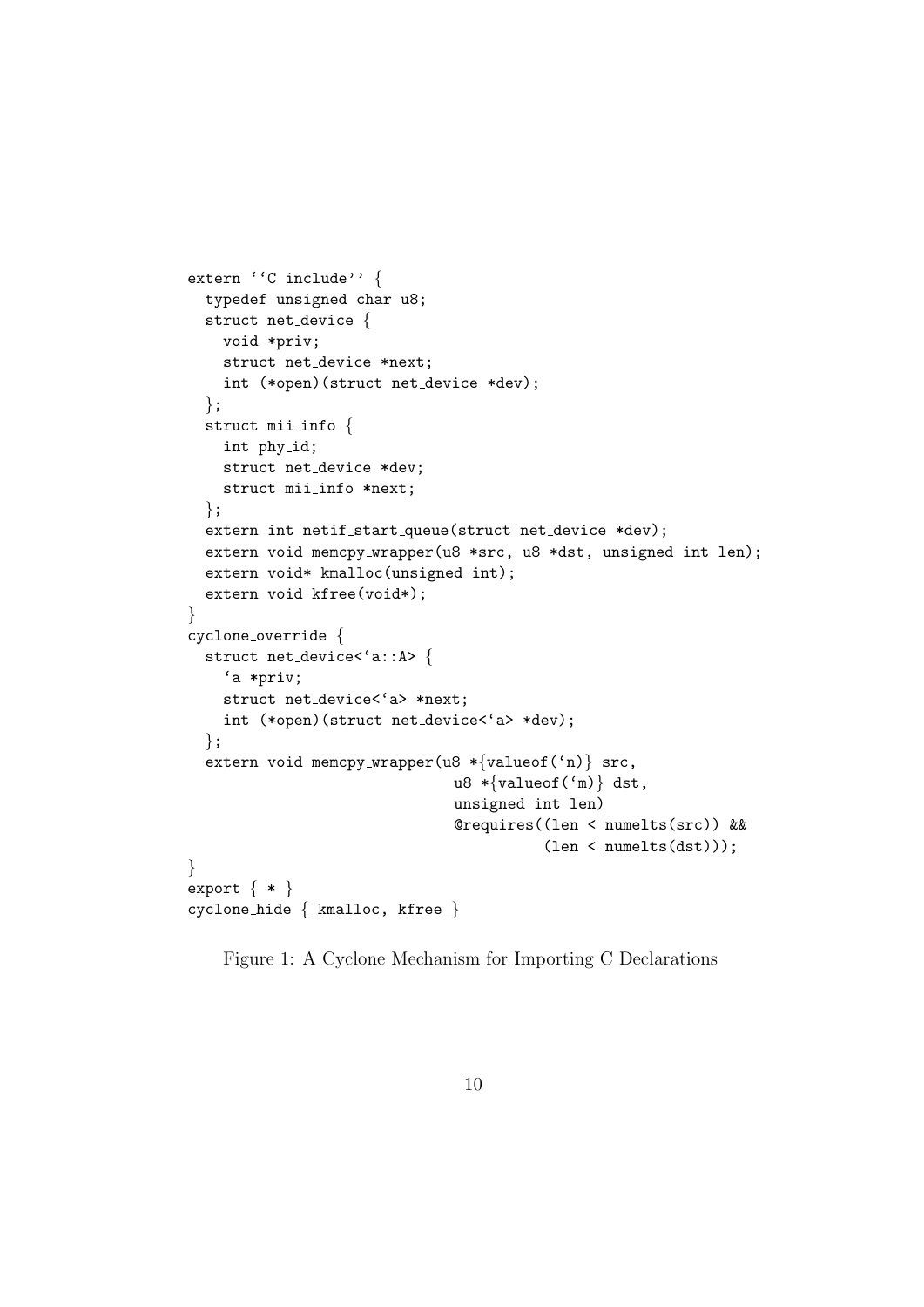the case of mutual recursion, Cyclone rejects the program with a notification of the set of the types that form a cycle. The user then must manually annotate the declarations that are mutually recursive with the appropriate type variables.

In the second mode, (activated by the command line switch  $--c$ **ifc-inst-tvar**) Cyclone adopts a "least-general" approach to introducing type variables. It is possible that (as illustrated in subsequent drivers) the most-general approach results in the introduction of too many type variables. In such cases, the least-general approach will instantiate each type-variabl with a default value of a suitable kind. In the case of our example, the result is as follows:

```
struct mii info {
  int phy id;
  struct net device<void*> *dev;
  struct mii_info *next;
};
extern int netif_start_queue(struct net_device<void*> *dev);
```
Note that arbitrary type overrides are possible as long as they are representation consistent. For example, the type of memcpy override is overridden to reflect the necessary bounds information using Cyclone's framework for pre- and post-conditions.

2. Asm expressions

The gcc compiler supports inlined assembly instructions within C code. The linux kernel makes heavy use of this feature. Although inherently unsafe, we needed to support this feature to be able to write kernel code. The Cyclone parser and binding phase were modified to allow for gcc style assembly instructions within Cyclone.

3. Miscellany

A number of small features that are supported by the C99 standard needed to be added to Cyclone. These included features such as compound literals, (some others too...)

4. Cyclone runtime support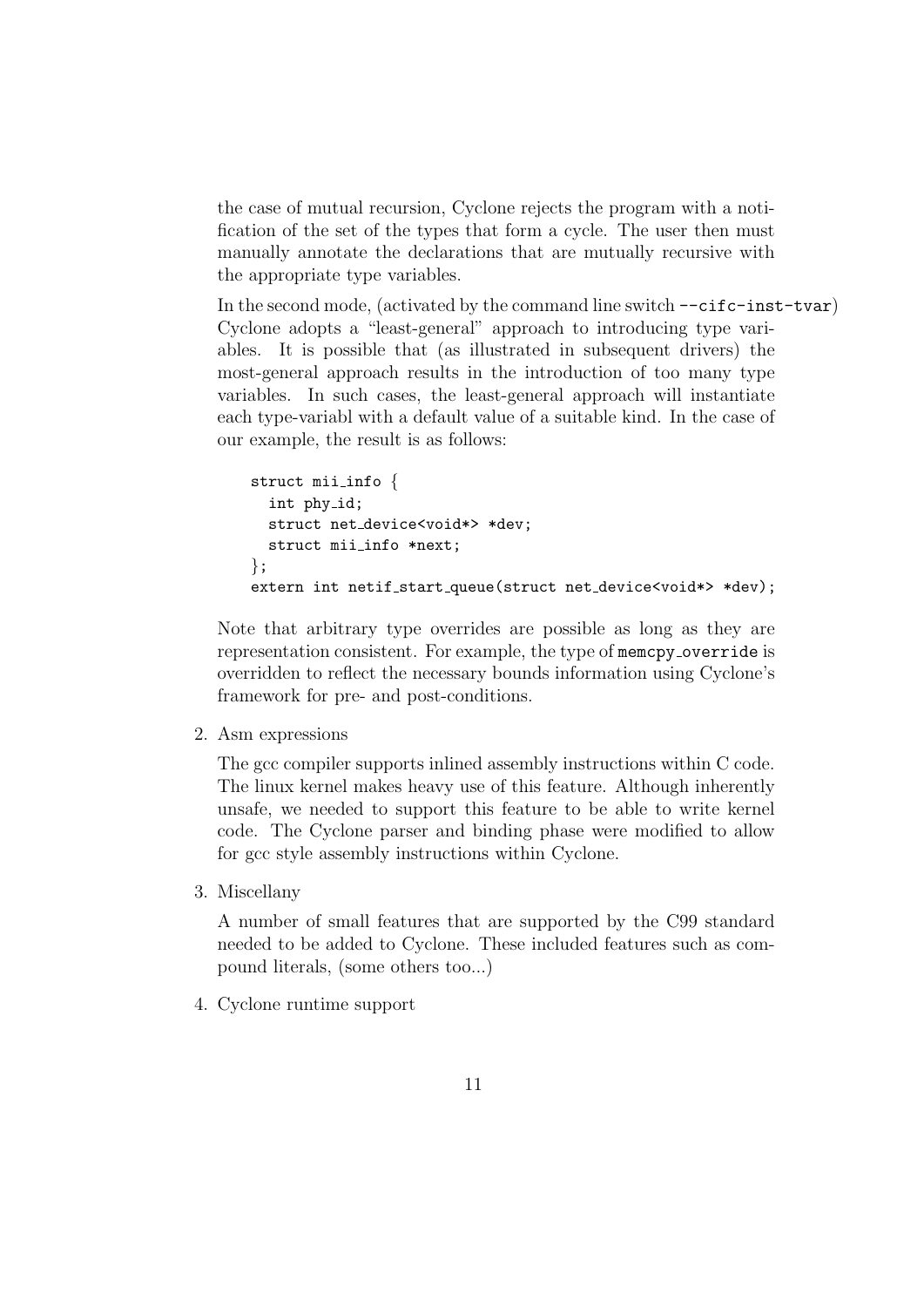A cyclone driver requires a number of runtime services. These include features such as exception handling, array bounds checking, region based memory allocation, etc. The section on the cyclone runtime driver specifies in detail the services that are available to a a cyclone driver.

#### 1.1.4 Open Issues / Cyclone enhancements required

1. A Capability Based Allocation Mechanism

Consider the case of the allocation of a net device . The interface requires that the network device be allocated using the following function.

struct net\_device \*alloc\_etherdev(unsigned int sizeof\_priv);

This function allocates a net device structure with enough space for the private data that will be stored within the net device structure. In recent versions of the kernel (2.6+), network devices are also expected to be freed using a complementary function free netdev. Thus the allocation routines for this kind of structure are beyond the control of a standalone cyclone driver  $-$  i.e, it is not possible to allocate this net device structure as a reference counted object, since we cannot allocate the additional header word required for the reference count. Nor can we treat this object as a unique pointer, since clearly many aliases to this object are maintained (within the pci device, the mii structures, the network interface structures etc.).

For this kind of long lived data object that admits multiple aliases, one typical Cyclone solution is to use dynamic regions. In this case, allocation within the region page assigned to the dynamic region is not possible, since the allocation itself is performed outside of Cyclone. One approach to obtaining a type-safe mechanism to support this idiom might be to use the capability system that comes with the dynamic region system, while not using the en-masse allocation scheme that is typical of regions. Such an allocation scheme might look like the following: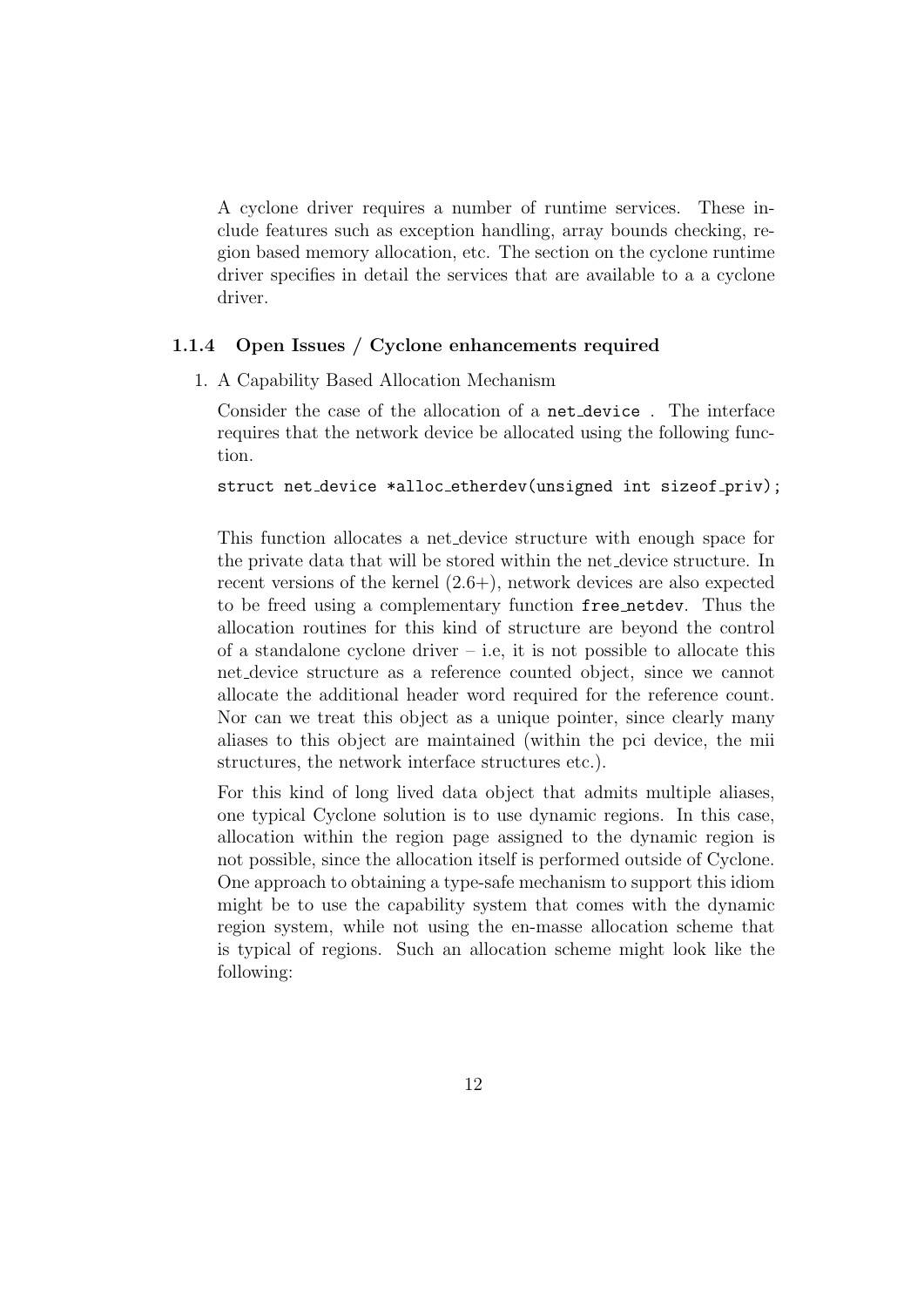```
extern ''C include''
  struct net device *'r cyc alloc etherdev(unsigned int privsz,
                                            region_key<'r> *'U key) {
       return alloc etherdev(privsz);
  }
  void cyc free etherdev(struct net device *'r dev,
                            region key<'r> *'U key)
                            -attribute-((consume(1, 2))){
      free_etherdev(dev);
 }
export \{ * \}
```
Here the standard heap-allocation mechanism of alloc etherdev is augmented by a unique capability that is required to access the allocated data. Freeing the device consumes both the key and the device, thus preventing it from further use by the driver. Note that the region key here has no runtime significance at all.

2. Reading/writing non-pointer values

The driver acquires io-memory as a pointer to an array of char (say, unsigned char ?@nozeroterm ). This array can represents registers that reside on the device. A particular register might be a byte register, or a word, or even a double word register. Reading or writing to such registers is inconvenient in Cyclone, although it is possible to do in a typesafe manner. For instance, the following function safely reads a u16 from a  $u8^*$ .

```
extern ''C include'' {
   u16* read_u16_from_u8(u8 *x, int offset, int bound) {
     if(offset + sizeof(u16) > bound)
       throw arraybounds();
     return *((u16*)(x+offset));}
}
cyclone override {
  u16@'H read_u16_from_u8(u8*valueof('n)@nozeroterm x,
                              int offset, int bound)
    @requires((bound == numbers(x)) &@ (offset < numbers(x)));}
```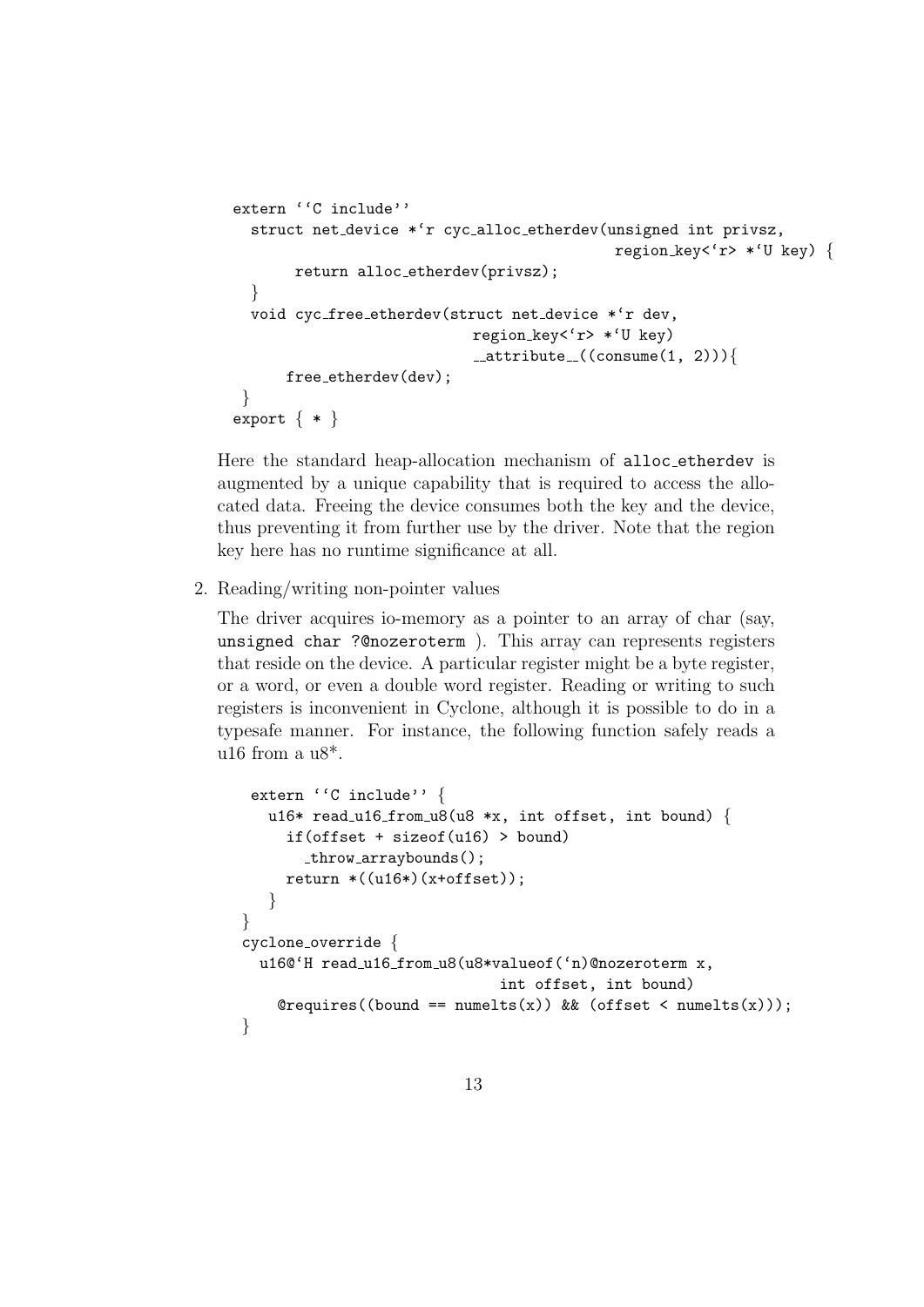Cyclone already allows non-tagged unions as long as the only values that are ever read from the union are not of pointer type. This restriction ensures that a pointer cannot be manufactured from an integer. Instead of using this somewhat unwieldy library function, it should be possible to read and write non-pointer values of a various sizes from an fat-pointer.

3. Declarative scheme for tagged unions

The netdev ioctl function makes use of a pointer to user-space that logically is identical to a tagged-union. The first word of the memory is a tag that refers to the contents of the remainder of the memory. To support this in Cyclone required writing unsafe C code that performed the conversion between this implicit tagged union and Cyclone's tagged-union. This process is error prone and perhaps should not be exposed to the driver developer.

An alternative approach might be to modify the Cyclone code generator such that the representation of a tagged union is specified declaratively. Such a declaration may take the following form:

```
tagged union layout(id=ifr data)
  tag:(offset=0, size=4); /* specifies the location and size of the tag*/
  match tag with /*specifies the relation between tag and content*/
    ETHTOOL NWAY RST -> int
    ETHTOOL GDRVINFO -> struct ethtool drvinfo*
    ETHTOOL_GSET -> struct ethtool_cmd*
    ETHTOOL GSTATS -> struct ethtool stats*
    \sim -> err;
/*original C declaration augmented with an attribute*/
struct ifreq {
  ...
  char * ifr_data __attribute_((tagged_union_layout(id=ifr_data)));
  ..
};
```
As with other type overrides, we could accumulate a library of such tagged union descriptors. This would allow the driver developer to treat such implicit tagged unions as normal tagged unions without any unsafe conversion functions.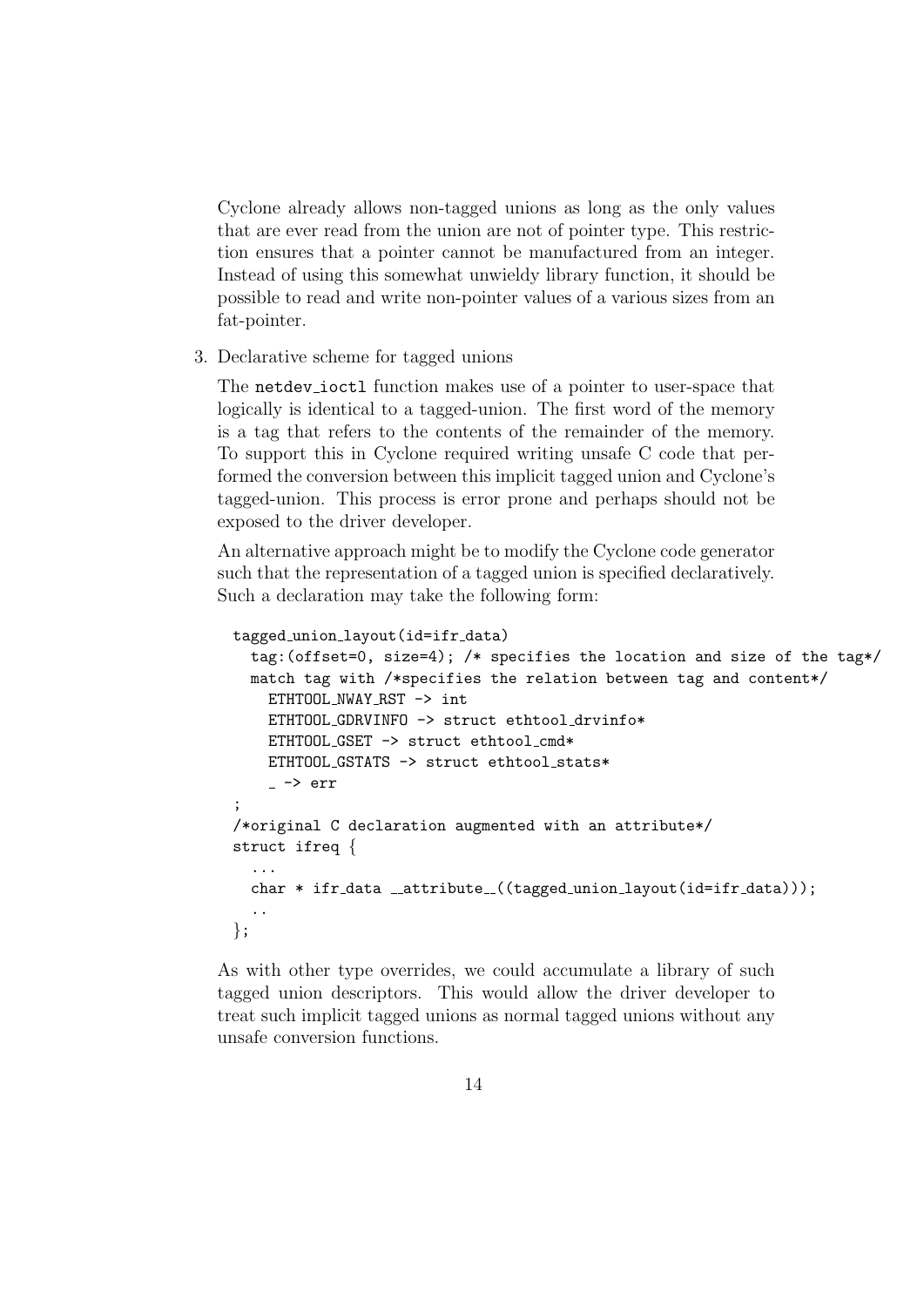4. Flow analysis with asm expressions

The current support for asm expressions is only rudimentary. A first step might be to include asm expressions in the flow analysis to ensure that variables are initialized etc.

# 1.2 Cyclone Runtime Module

Several features of the Cyclone program language rely on runtime support. These features are summarized as follows.

1. Array Bounds Checks

Type safety for array indexing and pointer arithmetic operations are ensured by the insertion of runtime checks. Cyclone has several mechanisms that are used for encoding the length of an array. Among those that require runtime checks are fat pointers and zero-terminated pointers. In the first case, pointers to the start and end of the array are explicitly maintained. In the second case, the last element of the array is required to be zero. Assignments through zero-terminated pointers must ensure that the terminating zero is not overwritten. Thise assurance is provided by means of runtime checks.

2. Not-null checks

Pointers in Cyclone may be qualified as non-null. Obviously, assignments to such pointers must ensure that null is never written.

3. Exception Handling

Linux kernel code does not support exceptions, even if they are of the C++ variety. As described in the previous section, care must be taken to ensure that a Cyclone exception is never reaches the context of a C function. Exceptions in Cyclone do, however, provide a natural mechanism for error-handling. The Cyclone libraries make extensive use of exceptions too (including the runtime checks described above). Thus, we allow Cyclone kernel code to use exceptions. Runtime support for exceptions involves setting handlers and, in case an exception is thrown, unwinding the stack to the context to the appropriate handler.

4. Memory Management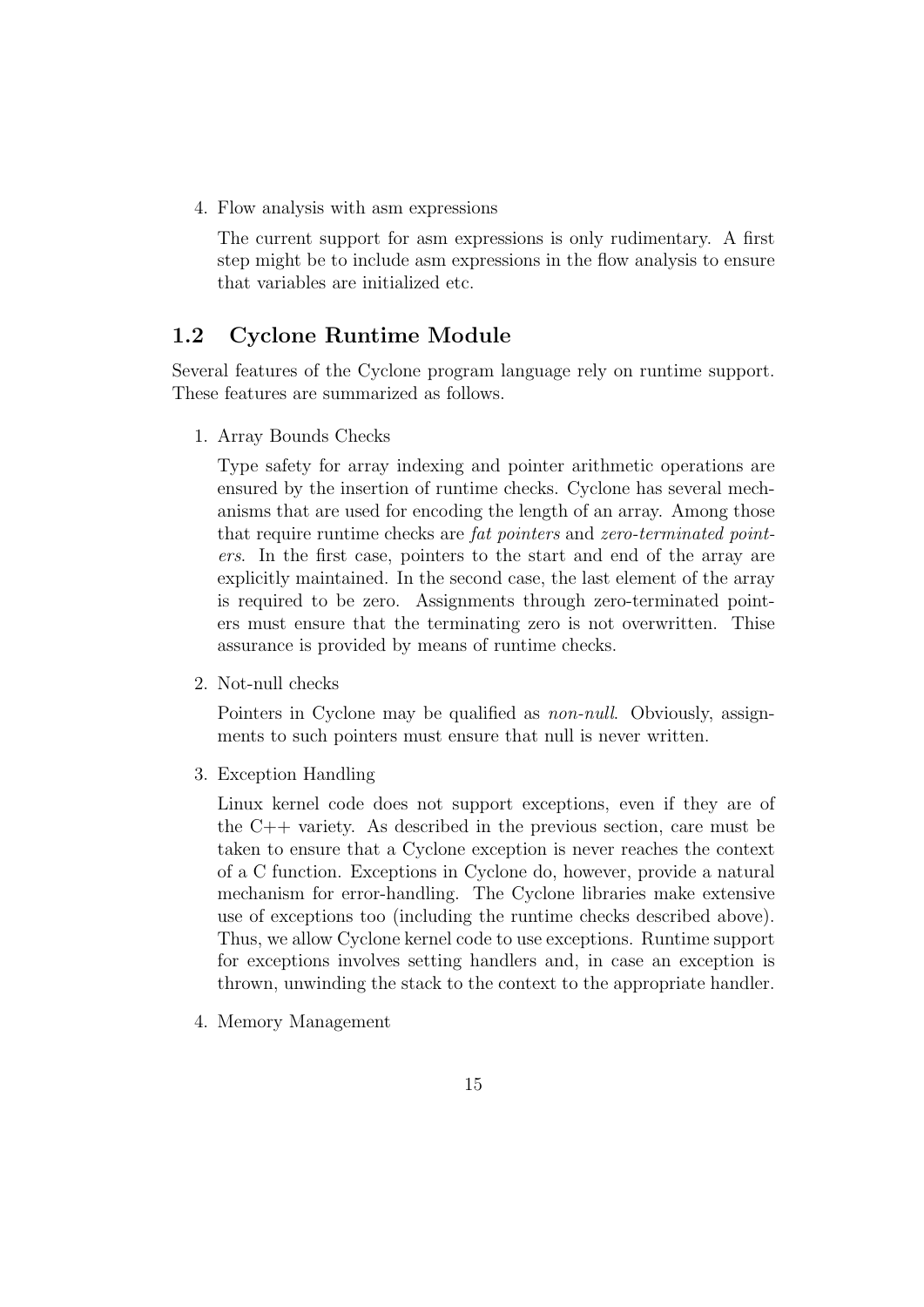Cyclone provides safe memory management using several techniques. The runtime support, if any, for each of these is described below.

(a) Garbage Collection

Cyclone uses the BDW conservative collector. A GC enabled Cyclone program must be linked against this collector. While in principle it is possible for a Cyclone kernel module to use a garbage collector, this is in most cases undesirable. If a driver must use garbage collection, this GC library would be part of the cyclone runtime services.

(b) Unique Pointers

Alias-free affine pointers allow for safe manual memory management – i.e malloc and free. The support for this is based solely on a static analysis and requires no runtime support.

(c) Reference-counted Pointers

The allocator for reference counted objects reserves an additional word of header space in which to maintain the reference count. Incrementing and dropping reference counts (and free-ing the memory when the reference count reaches zero) is also achieved by means of runtime functions.

(d) Lexical and Dynamic Regions

Allocating a region page, freeing a region, and allocating individual objects within a region all require runtime support. Region pages are allocated using the GFP KERNEL mode of the kmalloc allocator.

In some cases, drivers may wish to allocate pages using vmalloc instead. This method of allocation is preferred when allocating large portions of memory and results in a linear array of kernel virtual addresses. Such a mode of allocation maybe be used when, say, a video driver allocates its frame buffers. To handle such cases, the Cyclone languages now provides the following function:

```
void* rvmalloc(struct _RegionHandle *r, size_t len);
```
This function allocates the smallest multiple of 4096 greater than len bytes using vmalloc. Cyclone associates the allocated pages with the regions handle and frees the memory (using  $v$ free) when the region is freed.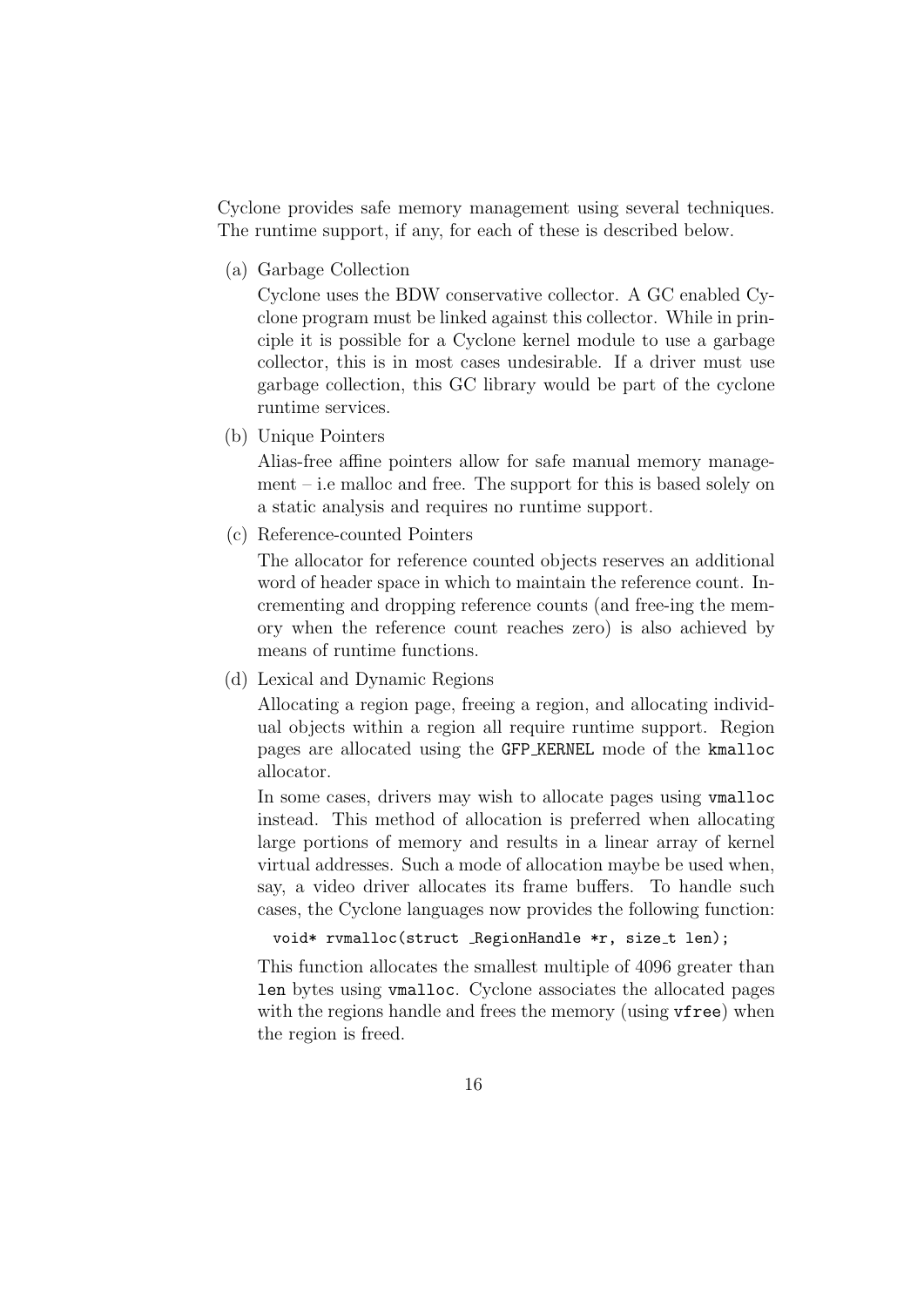#### 1.2.1 Thread Safety

There are a number of issues that make Cyclone unsafe when used in a multi-threaded setting. Most of these issues arise as a result of non-atomic multiword copies (say in the case of fat pointers, or existential types). There are also issues with aliasabilities and shared region handles.

Placing many of these issues aside for now, we permit Cyclone to be used with threads and provide support for multiple runtime stacks. Cyclone applications in user-mode user posix thread support for thread local storage to maintain. Posix-threads are not available in the kernel. To provide thread local storage we use the following scheme.

The Cyclone runtime module maintains a hash-table mapping thread-ids to stack allocated storage for that thread. When a C function calls into a Cyclone function, we expect the C function to stack allocate a record of the following type:

```
struct _tls_record {
 struct _RuntimeStack *current_frame;
 struct _xtunion_struct *exn_thrown;
 const char *exn_filename;
  int exn_lineno;
};
typedef struct _tls_record tls_record_t;
struct _tls slot {
 unsigned int pid;
 unsigned int usage_count;
 tls_record_t *record;
};
typedef struct _tls_slot tls_slot_t;
```
Here struct tls slot represents a single entry in the hash-table mapping the thread's pid to a record that contains the threads stack information. This record is maintained only for the portion of the thread's lifetime that is spent in a Cyclone context. Once the Cyclone function returns to its C caller, this piece of stack allocated data can is released.

#### 1.2.2 The cyc runtime Module

All the runtime services described here are packaged as a kernel module. This module must be loaded prior to the loading of any other Cyclone module.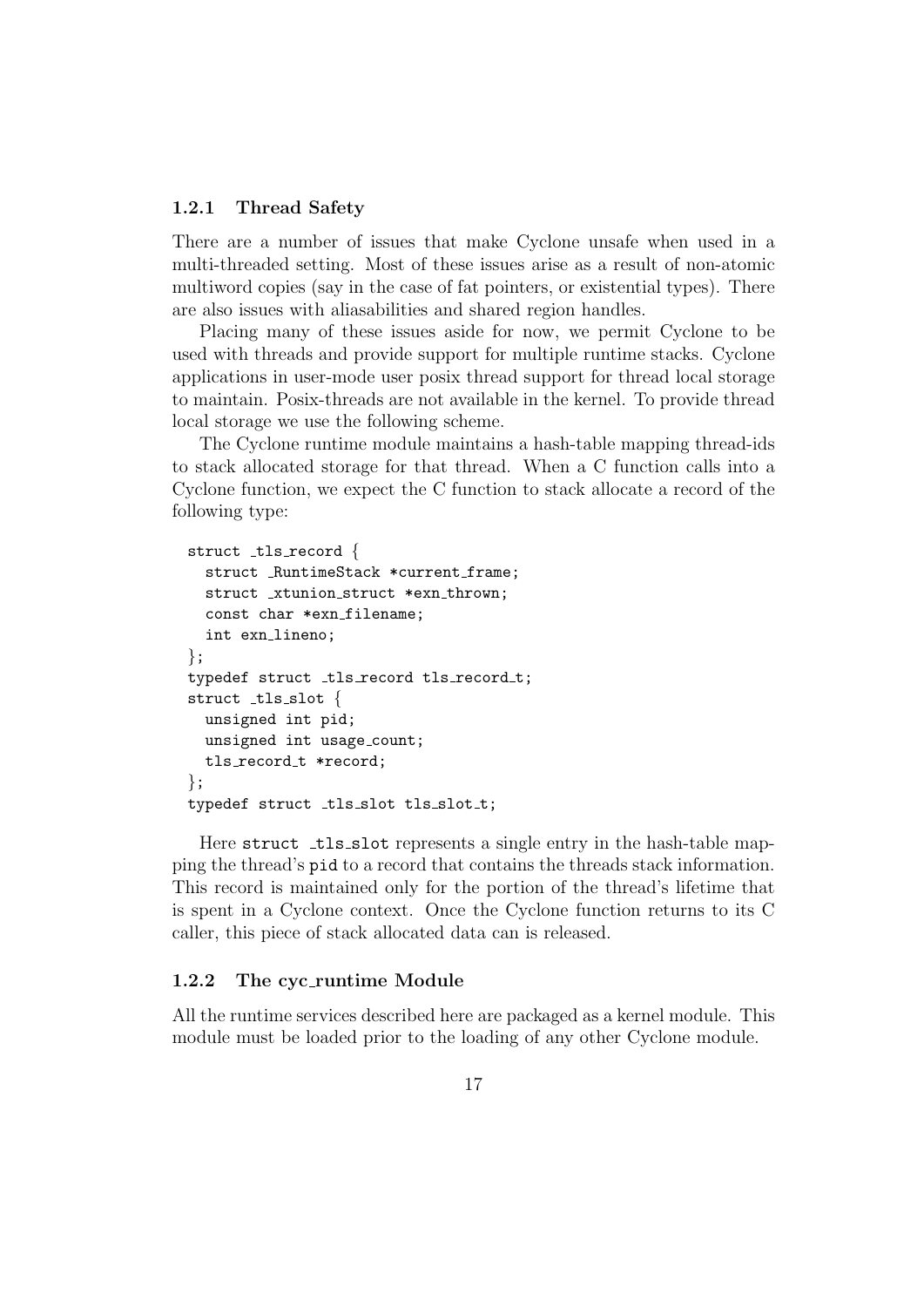# 1.3 Intel i810 and friends ICH driver for Linux

#### 1.3.1 Overview of driver behavior

#### • Module initialization

The i810 driver is a pci enabled driver. It initializes itself by calling pci register driver directly, as opposed to the more standard pci module init. Device probing is implemented by the function i810 probe. The actions taken by this function are as follows.

1. Pre-initialization

Wakes up the device using pci enable device, and attempts to set a dma mask for future consistent dma allocation.

2. Allocating Card and IO Memory

Allocates an i810 card and grabs pci resources; i.e. pci bus start and end addresses for the ac97 codec, and for the audio card itself. If memory mapped IO is available, it grabs two further pci resources and ioremap's the addresses. Most, though not all (suspicious ... figure out why) subsequent accesses of io memory perform a check to decide whether or not the memory-mapped addresses are valid. The allocated card is linked into a driver static variable that maintains a list of cards.

3. Allocating DMA Channels

Consistently allocates three hardware channels (struct i810 channel), each of which is dma based. The driver is intended to support playback only, although the card itself does recording too. The recording support in the driver is incomplete. These channel objects contain the static information regarding port numbers etc. for each hardware channel. As such, after initialization they are read only.

4. Codec Initialization

Initializes the AC97 codec. This codec represents the audio control mixer. Initialization involves powering up the codec bus by writing to the io-registers grabbed from the pci resource interface previously. Space for the codec structure (struct ac97\_codec) is allocated. The ac97 interface's ac97 probe function is called which initializes the codec structure appropriately. The functions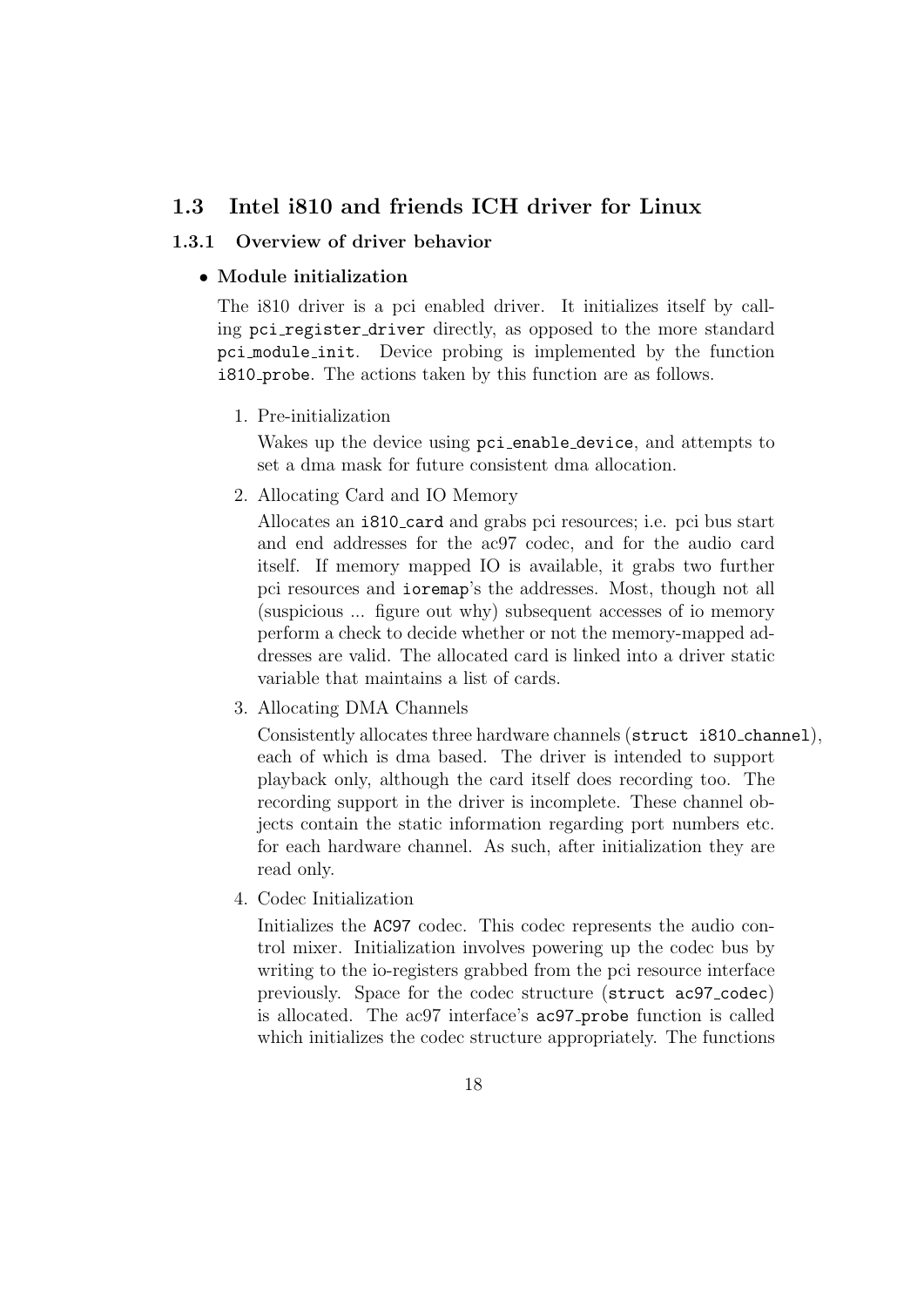associated with the mixer (volume control etc.) are registered with the sound subsystem using register\_sound\_mixer.

5. Registering Device Functions

An irq line is grabbed for the card. The sound device  $//dev/dsp)$ is registered with the sound interface (register sound dsp) by passing in a table of file operations associated with the device. These operations correspond to reading, writing, opening files and ioctl for the device.

6. Failure Handling

Failure at various points in the initialization is handled by a set of cleanup labels that are jumped to from the various failure points. Cleanup involves unmapping io-memory, releasing irq lines, freeing allocated cards, channels, etc.

#### • Post Initialization – Main Functional Path

Playing an audio file is controlled by the functions registered as dsp functions with the sound system. The sound system uses the standard file system interface. The behavior of each the file operations in the context of this card is described below.

1. Open

int i810\_open(struct inode \*inode, file\_state\_t file)

This function is the main entry point into the driver. The inode argument is ignored. The responsibility of this function is to set up a state object associated with the file being played. A reference to the card is obtained from the global list of cards. Each card is examined for an available channel – recall that the card supports at most three hardware channels. Once a card with a free channel is found, a state object struct i810 state is allocated. This object is the logical channel that corresponds to an in-use hardware channel.

The state object is at the heart of an intricate alias graph. The state object maintains a reference to its containing struct i810 card object, which in turn has references to each of its open states. Recall that a ref to the card is also maintained in a global list data structure. A reference to the state is also stashed in the file object.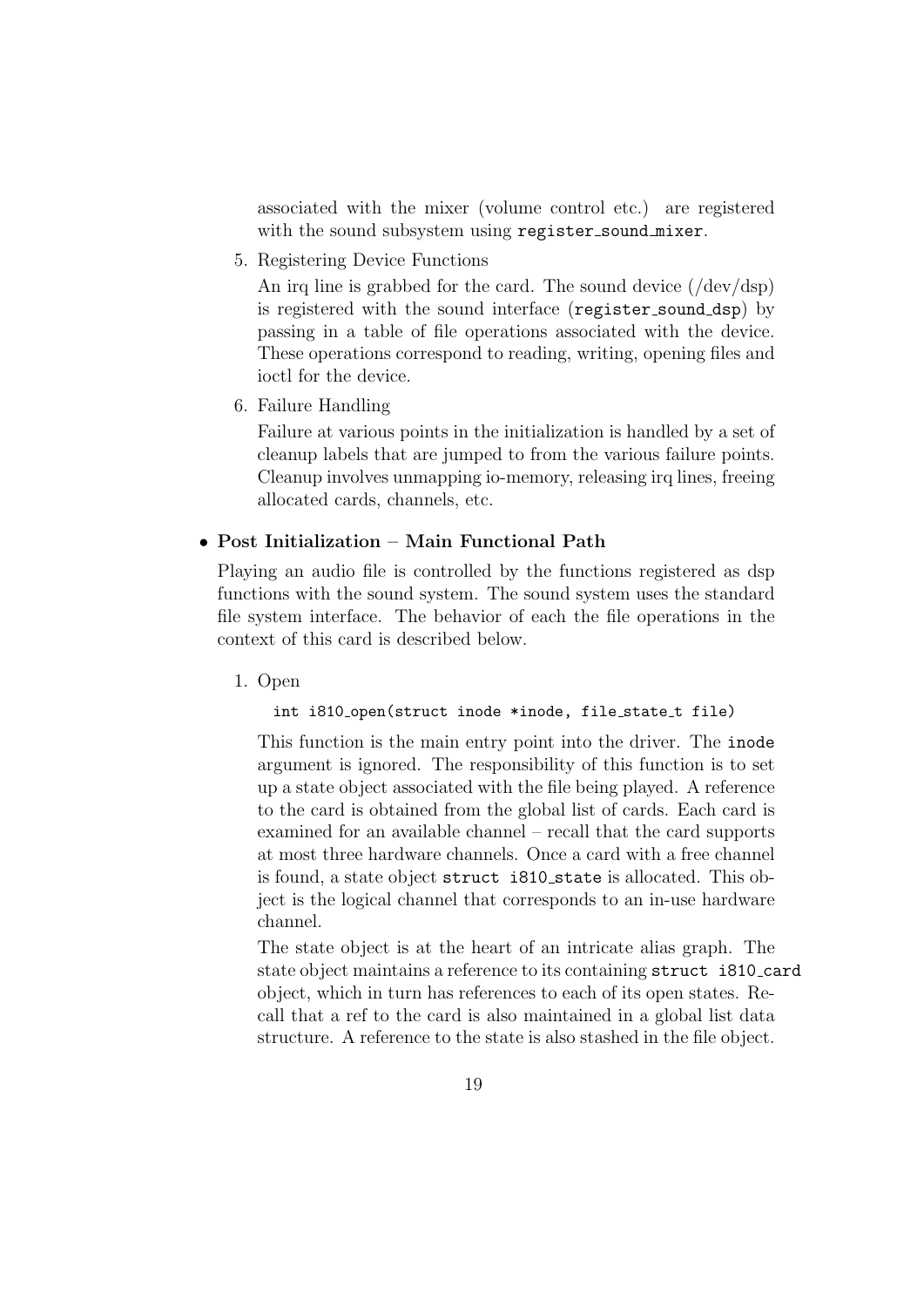This function also does some clock rate tuning.

2. Write

```
ssize_t i810_write(file_state_t file,
                   char *valueof('i) @nozeroterm buffer,
                   tag_t<'i> bufsize, loff_t *ppos)
```
After the state initialization performed by the open function, the task of writing data to the device falls upon this function. Writing the file to the device is achieved using a dma scheme that is closely tied to the physical device.

The struct i810 channel object, as noted earlier, corresponds to a hardware channel. This channel is dma allocated (using consistent allocation). The exact layout of this object is important as the i810 card relies on this to access the data buffers copied to and from it. The struct sg\_item object is a pair of addresses, the first of which is the bus address of dma allocated data buffers. The hardware channel objects are allocated at module initialization. The bus addresses that is returned for this array of channels is recorded in the chandma field of the card, but the device itself is not notified of this dma address.

When a write (or read) system call occurs, data buffers need to be set up to to transfer the data to (from) the card. These data buffers are also consistently allocated dma buffers that are maintained along with the struct i810 state object, the software representation of a channel. A set of functions prog dmabuf, alloc dmabuf etc. are dedicated to the handling of these dma buffers. Once the dma buffers of an appropriate size are allocated, the bus addresses of these buffers are copied into the sg item fields of the hardware channel objects (i810 channel). It is only after this step that the device is notified of the bus address of the hardware channels; i.e. the chandma field is written to a device register. Note that in this manner, the address of the dma data buffers is communicated to the device using a layer of indirection.

With the dma data buffers set up properly, writing to the devices is straightforward. The data to be copied to the device resides in user space and is pointer to by the buffer argument. This function sits in a loop and copies chunks of this buffer to the dma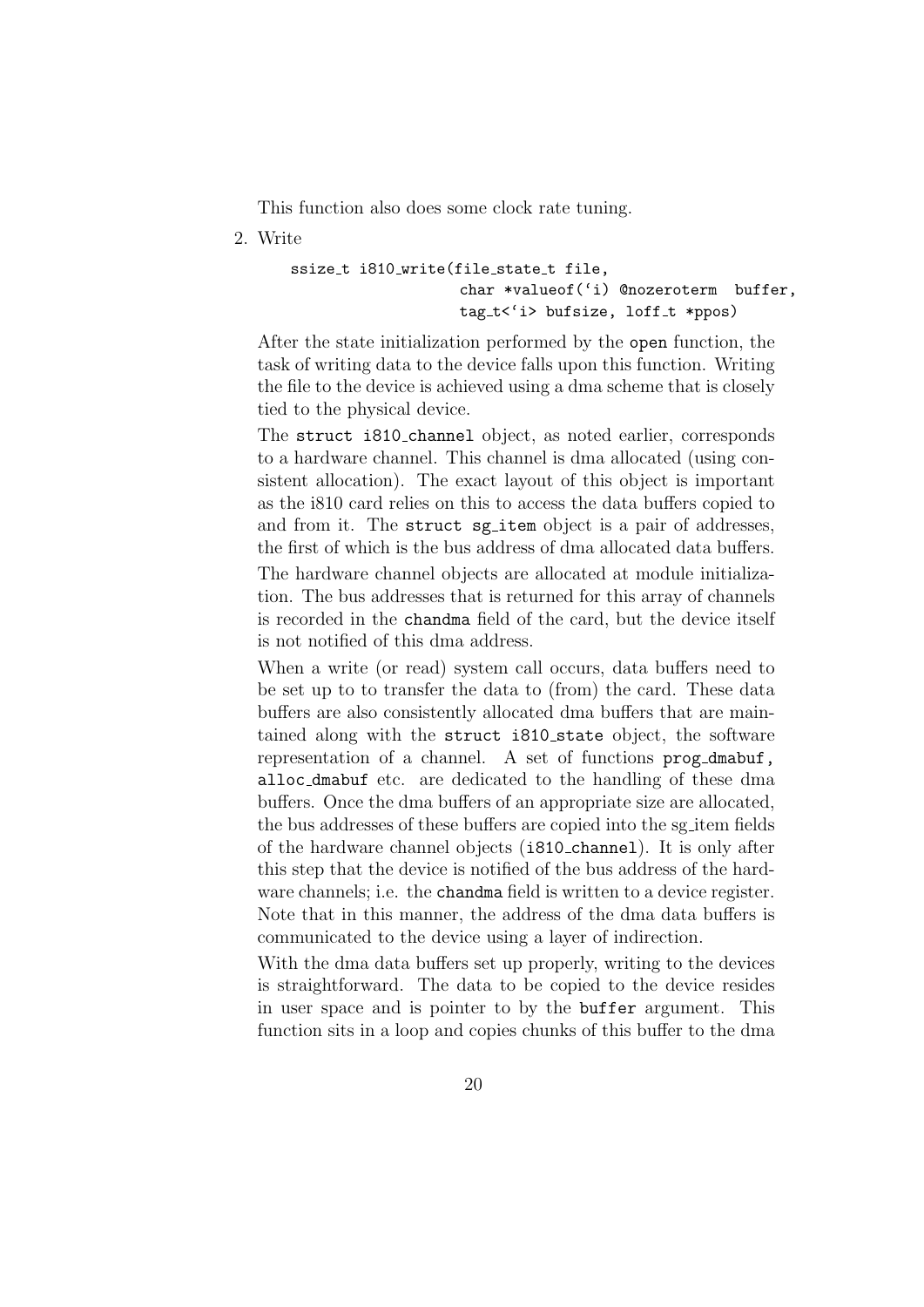data buffers. In case the buffers are full, it waits for the device to drain the buffers, until such time as the entire user space buffer has been written.

The check to ensure that the requisite space is available in the dma buffers reads registers from the device to update the hwptr field of i810 state.dmabuf. This field represents the last read point of the device.

3. Read

```
ssize_t i810_read(file_state_t file,
                  char *valueof('i) @nozeroterm buffer,
                  tag_t<'i> bufsize, loff_t *ppos)
```
The read function mirrors the write function almost exactly. The only difference being that data is copied to the user space buffer. The documentation of the driver notes that the card's recording functionality is not complete.

4. Poll

```
unsigned int i810_poll(file_state_t file,
                        struct poll_table_struct *wait)
```
The status of the file is determined solely by the amount of available read/write space. This signals whether the device is ready for reading or writing.

5. Ioctl

;

```
int i810_ioctl(struct inode *inode, file_state_t file,
               unsigned int cmd, int *arg)
```
As in the case of the 8139too driver, the arg parameter is a reference to an implicit union in user space memory. In this case the cmd is the tag, and the union is defined as:

```
tagged union layout(id=ioctl arg)
tag:(parm=3, size=4);
match tag with
SNDCTL_DSP_GETIPTR -> struct count_info*
SNDCTL_DSP_GETOPTR -> struct count_info*
SNDCTL_DSP_GETISPACE -> struct audio_buf_info*
SNDCTL_DSP_GETOSPACE -> struct audio_buf_info*
                      \rightarrow int*
```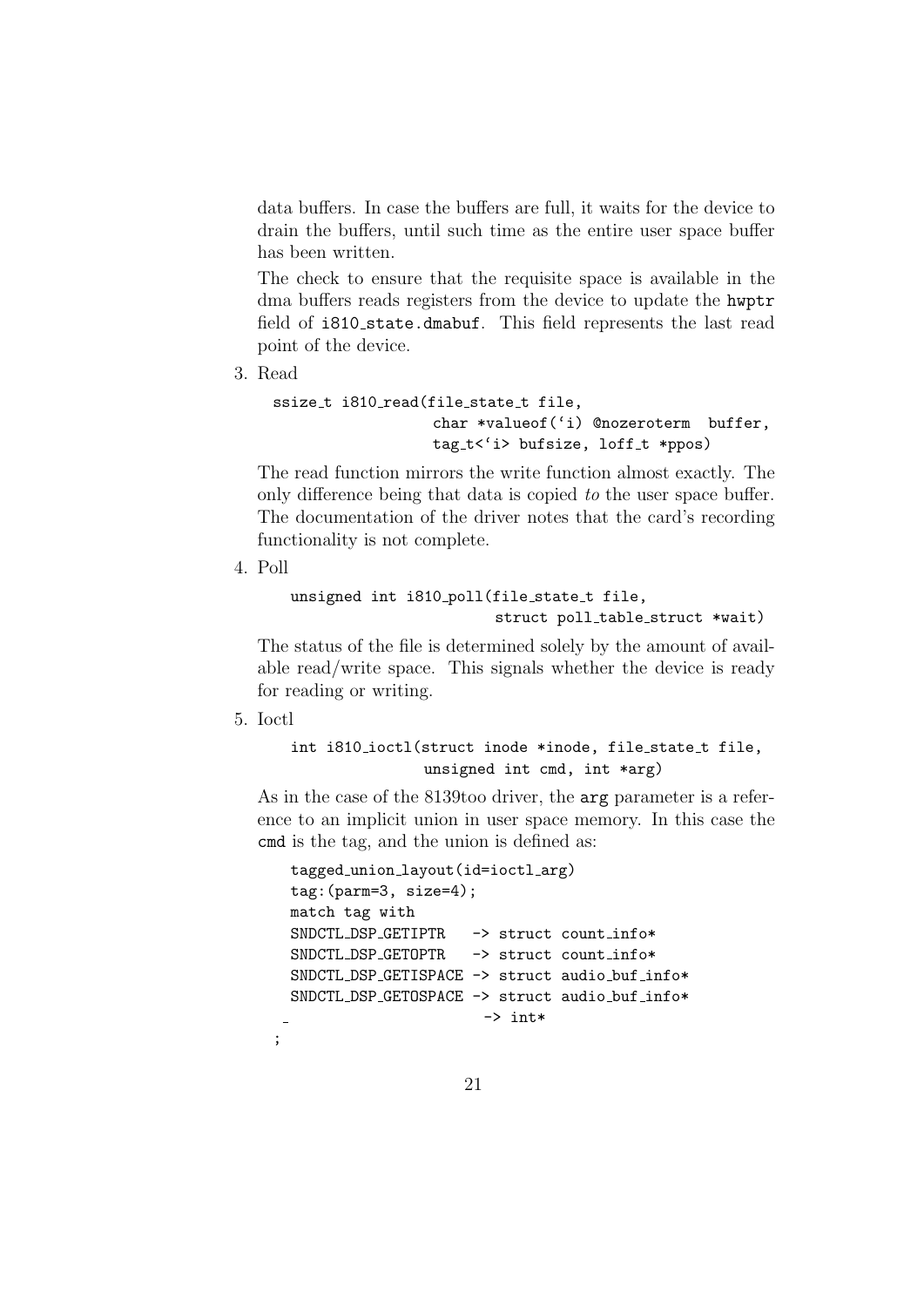The operations supported by this device range from simply getting version numbers, to tuning clock rates for the card.

6. MMap

int i810\_mmap(file\_state\_t file, struct vm\_area\_struct \*vma)

Like read and write, this function sets up the dma buffers and assigns the bus addresses to the hardware channels. Instead of proceeding to write to (or read from) these dma buffers, i810 mmap remaps the virtual addresses of the buffers to the area requested in the vma parameter.

7. Release

```
int i810_release(struct inode *inode, file_state_t file)
```
This function is responsible for cleaning up the driver state once the user space process gives up its handle to the file. The cleanup entails the following components.

– Draining Data Buffers

The driver must wait for the device to finish copying any pending data in the dma buffers. In the case where the driver is in recording mode, no draining needs to take place. Instead, the device is signalled to stop writing to buffers and pointers to the buffer are reset.

– Deallocate DMA Buffers

The DMA data buffers allocated during read/write/mmap must be released. Even though the buffers do not last for the entire lifetime of the driver, these buffers were consistently allocated. (It might be possible to stream allocate these buffers too.) Freeing the buffers involves releasing the pages that were marked as reserved, calling pci free consistent and clearing the bus addresses within hardware channels so that the device no longer can access the freed pages.

– Deallocate Software State

The struct i810\_state that was setup to handle this particular file must be released. Recall that references to this state object are proliferated among various objects.

– Releasing Hardware Channel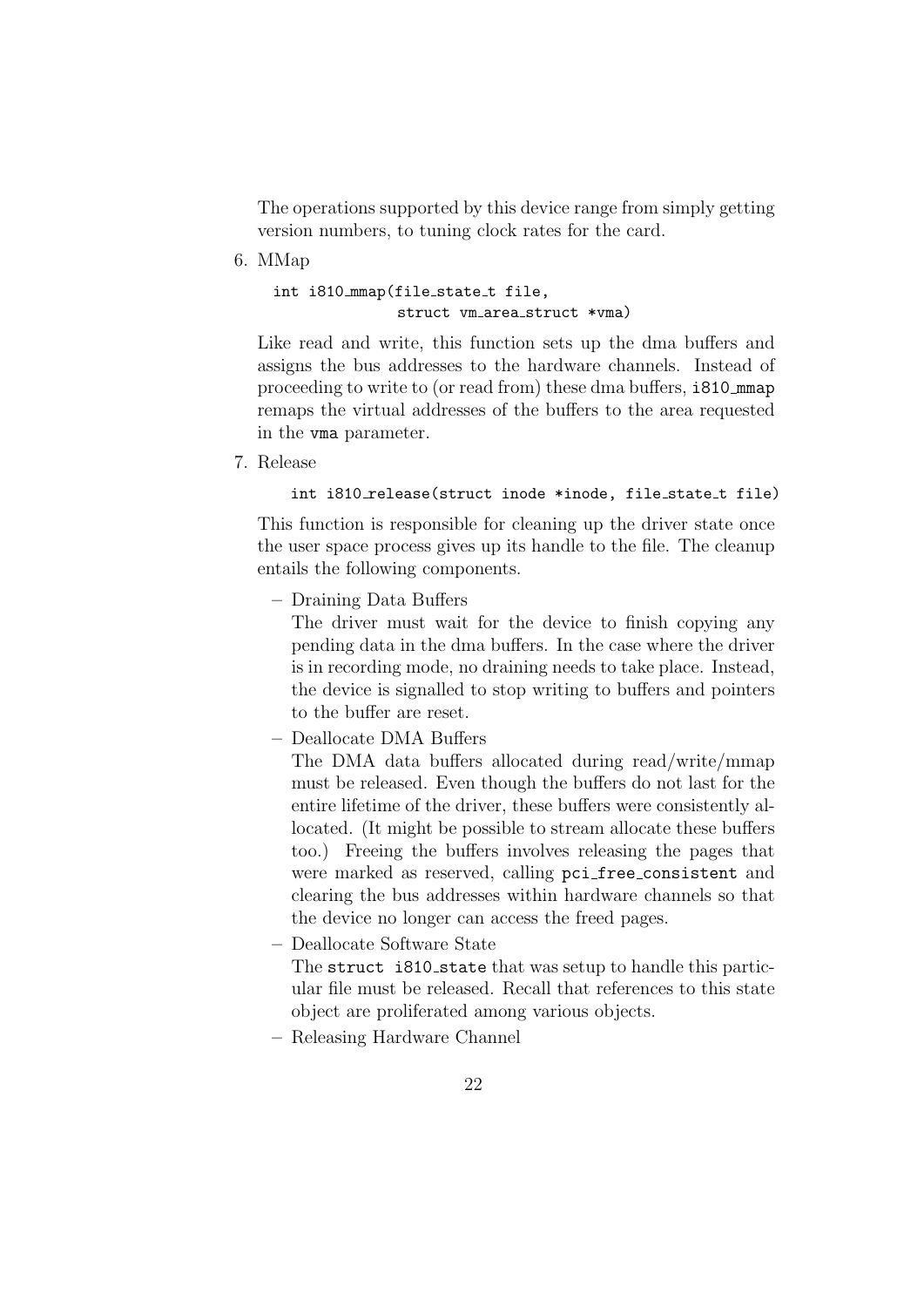The hardware channel associated with this state is returned to the pool of available channels for this card.

#### • Interrupt Handling

#### static void i810 channel interrupt(struct i810 card \*card)

Interrupts are raised by the card to signal completion of copying from DMA buffers, or to signal updating the last valid index (LVI) in the dma buffer ring. In both cases the current position of the hardware pointer (which keeps track of the next position to read/write to in the dma buffer) is updated. In the case of the LVI interrupt, if the buffers are full then the recording/playback is also stopped.

#### • Post Initialization – AC97 Codec

The i810 card conforms to the AC97 codec standard. Initialization of the AC97 interface involves registering a codec data structure with the mixer component of the sound subsystem. The mixer interface expects the driver to set callback function pointers in the codec structure that allow the mixer to access the ac97 registers with the card. The initialization of the card does precisely this and sets pointers to the functions ac97 set io and ac97 get io in the codec structure.

The AC97 interface is also modeled as a file system and as such requires the a file operations to be supplied. The only functions that are relevant here are open and ioctl. Notably, the release function is missing. The i810 open mixdev finds a card from the global list of card and initializes a file structure with the codec structure associated with the card. The i810\_ioctl\_mixdev function simply extracts the codec associated with the file and invokes the kernel ac97 interface's ioctl function passing the codec as an argument.

#### • Shutdown

The **1810** remove function is registered with the pci subsystem. The function assumes that there are no open files associated with this device. That is to say, i810\_remove does not attempt to clean up any instances of i810 state. The cleanup is limited to the following: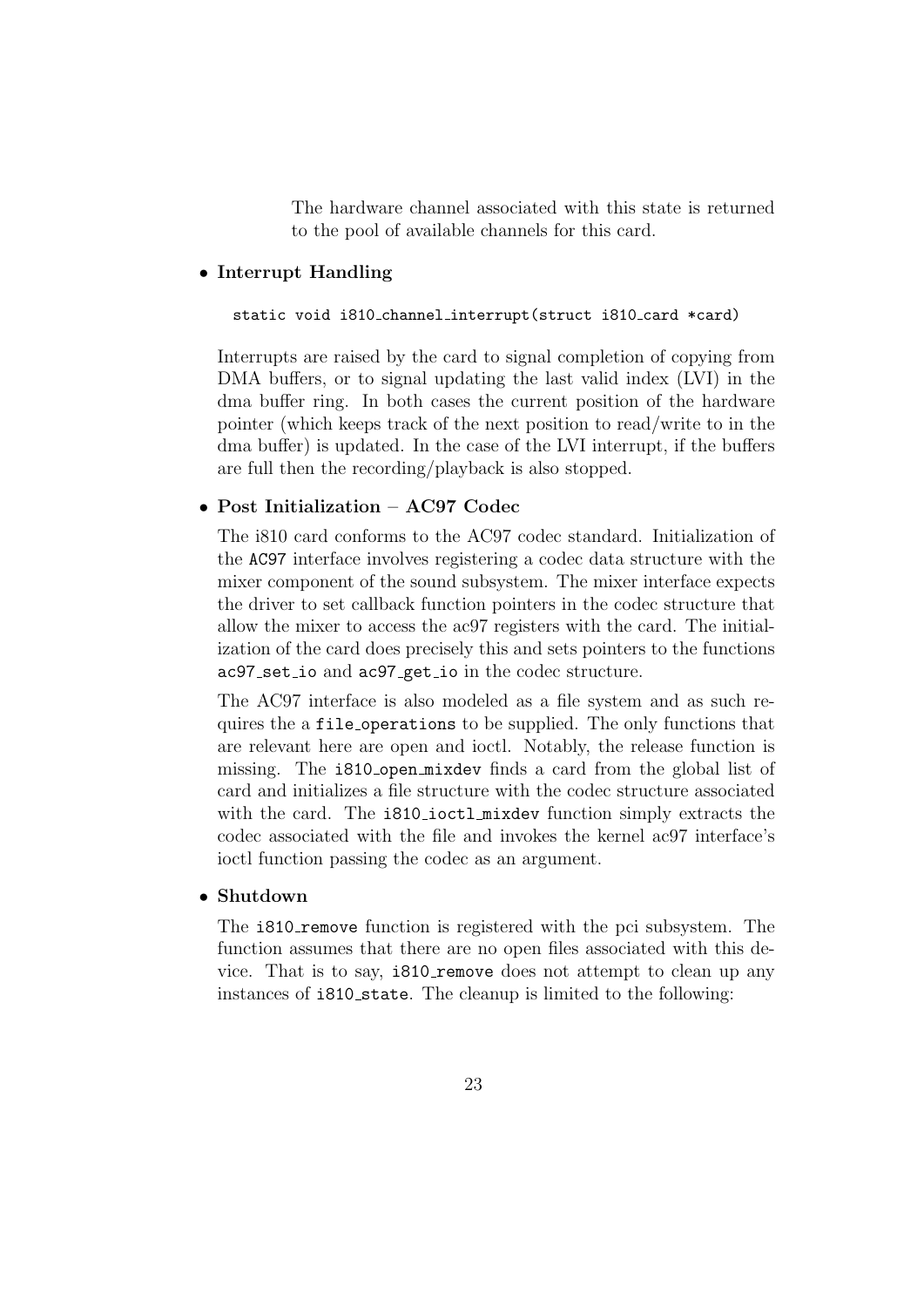– Releasing IO Memory

Two kinds of IO Memory are held by the device. The first is ioremapped bus address for device resident memory. These are released using release region and iounmap. The driver also holds consistently allocated pages for the hardware channels. The original driver does not release these channels – a likely memory leak.

– Unregistering Devices and Freeing Devices

Both the AC97 codec and the soundcore unregistration functions are called. The i810 card should be removed from the device list global, although it isn't – a dangling pointer. The card is freed using kfree as are each of the codec structures associated with the card.

#### 1.3.2 Cyclone safety mechanisms

1. Fat pointers for IO Memory

Most of the IO operations of this driver consist of accesses to DMA'd memory. There are however operations that write to device registers that need to be made safe. Just as with the ethernet driver, the macros inb/outb were replaced by bounds-checked Cyclone versions.

2. Dependent Types for Critical Path IO

Bounds checks on fat pointers are expensive. We discovered that using fat pointers on some paths, caused a distinct decrease in sound quality. In order to eliminate some bounds checks dependent types were used. The advantage of using dependent types is that a single bounds check allows the analysis to prove repeated accesses to a particular array element as being within bounds. This amortization of bounds checking helped improve sound quality.

The particular form of IO memory array is such that the bounds are known for a particular card. Since this array is allocated using pci resource start and pci resource end, we know that the value returned will be the nearest page size multiple of the memory on the card. It should be possible to use an array with a static bound to eliminate many more of the runtime bounds checks.<sup>2</sup>

<sup>2</sup>We haven't explored this with the new vcgen bounds check elimination either.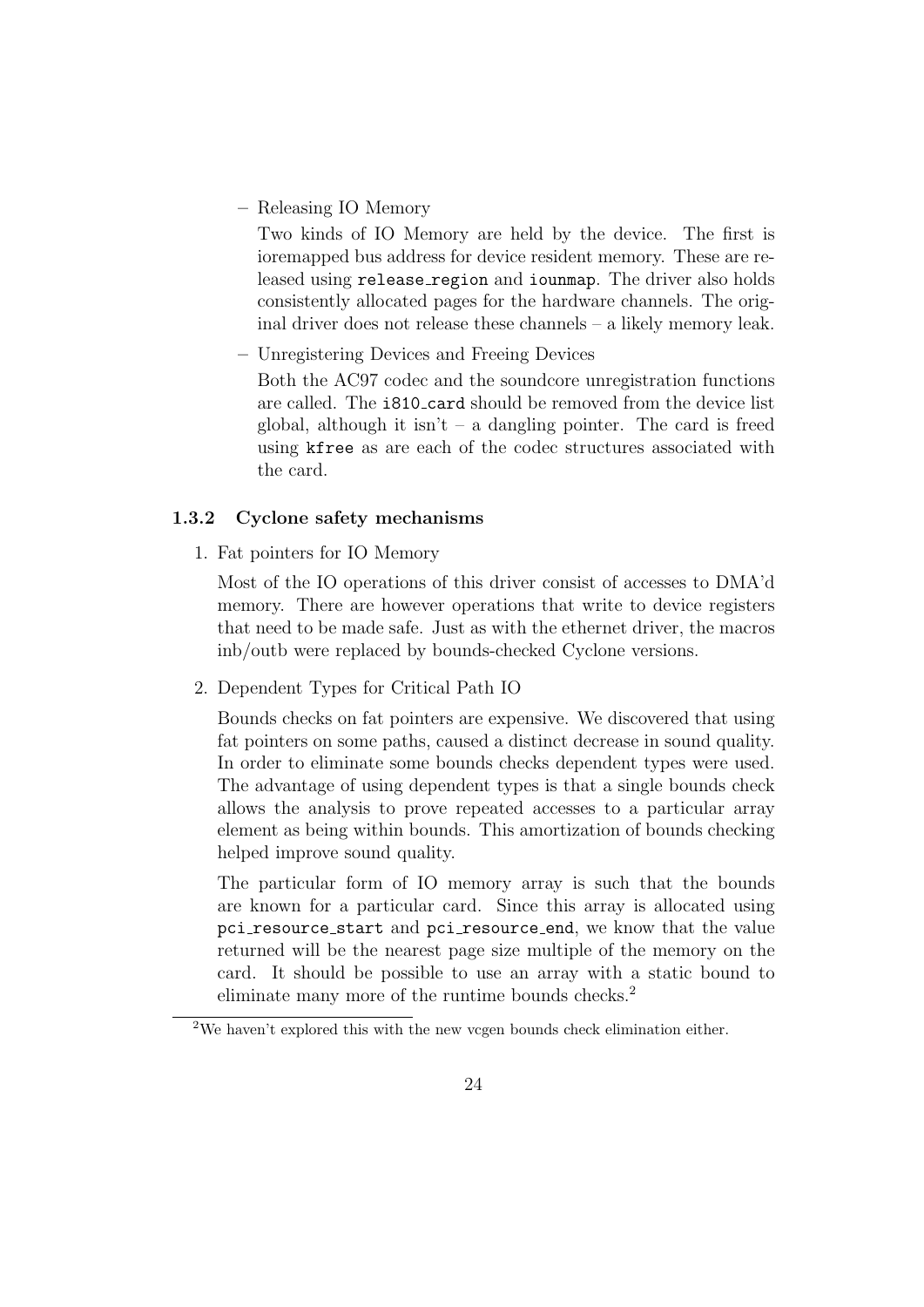#### 3. Type Overrides

We used the extern "C include" feature here with the  $--c$ **ifc-inst-tvar** flag on to suppress excessivce type variable introduction. Once again, Cyclone types were assigned to C declarations using the cyclone override feature.

#### 4. Reference Counted Allocation

Reference counted objects are one natural way to represent many of the data structures used in this driver. For instance, an i810 card object has several aliases. It is an element of the devs global card list; it is a member of the state object; it is referred to by the pci dev structure; the ac97 codec structure holds a reference too. The lifetime of the object corresponds to the lifetime of the driver (it is allocated during probing, and freed when the device is removed). There are other cases in this driver of objects that have shorter lifetimes. Notably, i810 state objects have a lifetime that corresponds to that of a single file being played (or recorded) – a lifetime that obviously exceed a lexical scope. Furthermore, the aliases of a state object are several too : from the card object, from the file object. These considerations imply that reference counting is a natural idiom for managing the allocation of these objects.

One port of the driver uses reference counting extensively – all instances of struct i810 card and i810 state were made reference counted. The relevant kernel data types (such as the pci device) were made region polymorphic too, and were instantiated using 'RC, reference counted region.

While it was possible to encode this driver using reference counted types, maintaining all the aliases in a coherent manner proved to be cumbersome. Ensuring the aliasing discipline requires the use of the swap operator. Swapping in a null reference into a critical field of an object (such as struct i810 card.state) is prone to failure since it temporarily destroys the alias graph on which the driver is critically dependent. Consider the following code fragment which manufactures a local alias of the state object maintained within the card object.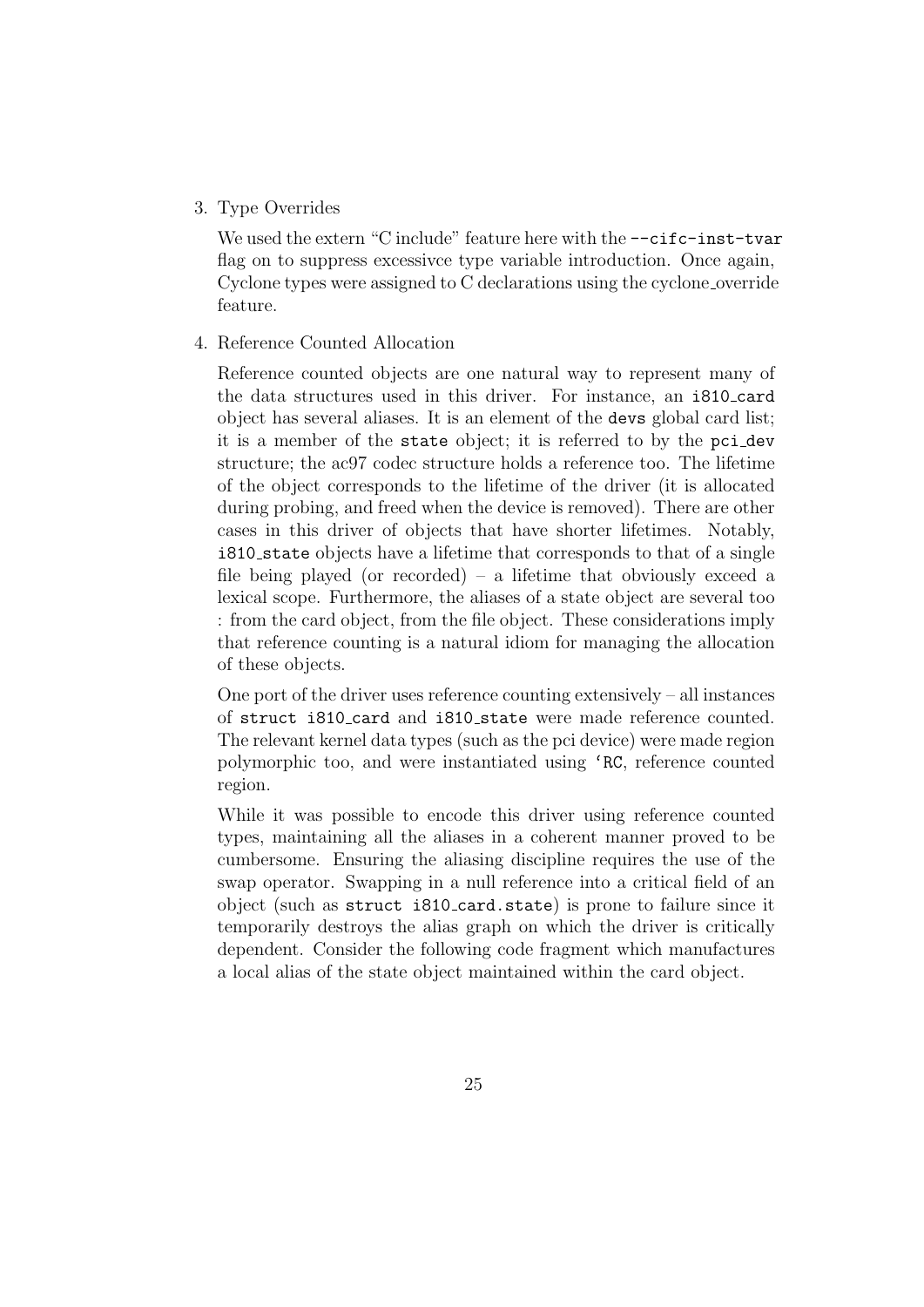```
struct i810_state *'RC temp_state = NULL;
struct i810_state *(RC local_state = NULL;
struct i810_card *(RC temp_card = NULL;
temp_card :=: devs;
temp_state :=: temp_card->state;
local\_state = alias\_refptr(temp\_state);temp_state :=: temp_card->state;
temp_card :=: devs;
```
All the data structures are restored to their original state at the end of this code fragment (with an additional alias to the state object). Code of this sort is used extensively throughout the driver. The nature of this device is such that it is frequently interrupted. While a file is being played, the device is reads data out of the dma buffers in parallel with the driver thread that writes the data into these buffers. The LVI type interrupts are raised by the device to cause the driver to update its record of current read position of the device. Since the above code must run in contexts that have interrupts enabled, and since no provision of reasonable cost (such as disabling interrupts etc.) can be made to ensure its atomicity. For this reason, we were unable to use reference counting succesfully. Interrupt handling code would often run with the pointer graph in an invalid state, resulting in unexpected null pointer exceptions.<sup>3</sup>

5. Dynamic Regions

Using dynamic regions allowed for freely aliased objects within a particular region, while still permitting the explicit deallocation of these objects. Our solution was to use a combination of existential and universal quantification, and dynamic regions to represent a state object. Cyclone disallows placing alias-restricted pointers ('U and 'RC, i.e., those in a region of kind TR) directly within an existential type. The

<sup>3</sup>The swap operator while intended to be atomic does not currently have an atomic implementation. It is also worth noting that only aliases to the struct i810\_state objects were found to be critical. That is, it was possible to use reference counting for the struct i810 card object and not have interrupt handlers fail. Finally, the ac97 codec object was never implemented using reference counting. It is unlikely that the aliases of this object are on a critical path, and it should be possible to use reference counting here. The point remains, however, that the non-atomic manufacture of aliases although type-safe is impractical in the presence of frequence context switching.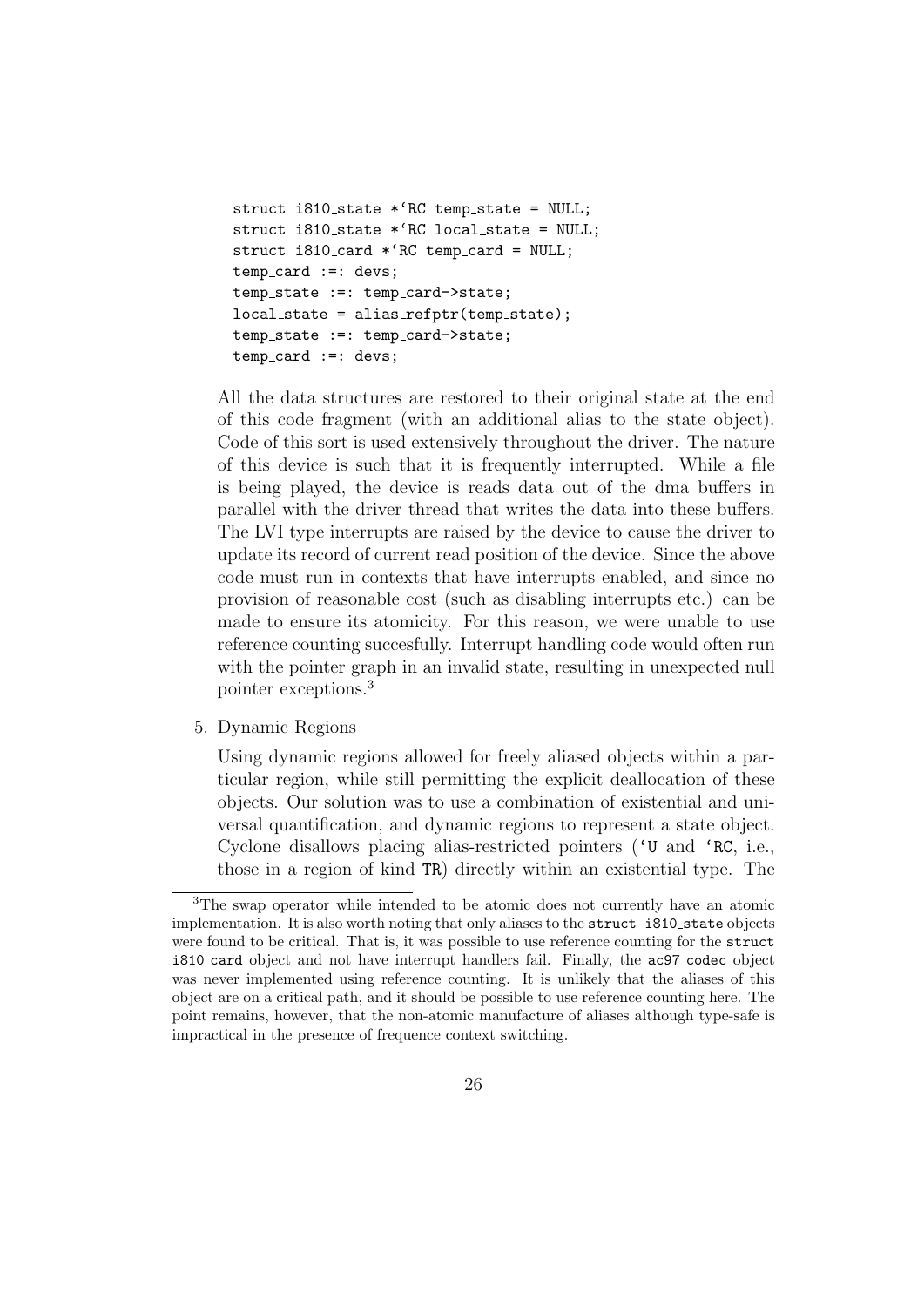only way to examine the contents of an existentially quantified object is by unpacking it using pattern matching. Pattern matching would result in the illegal creation of a alias-restricted pointer. Consider the following example

```
struct wrapper {
  \langle 'dummy::I\rangleint *'RC a;
};
int use_wrapper_ok(struct wrapper *(U, W)_{-}attribute_{-}((\text{cosume}(1)))let &wrapper{a} = w;return *a;
}
int use wrapper fail(struct wrapper *'r::TR w) {
  let &wrapper{a} = w;
  return *a;
}
```
Note that if pattern matching to extract the reference counted pointer from an alias-free object, then we can simply consume the wrapper to guarantee that no aliases have escaped. If, however, there are aliases to the wrapper, (either reference counted, or simple heap directed pointers), then consuming the pointer does not suffice. In the example below, consuming the pointer A after extracting the pointer 'RC:X, allows that pointer to be extracted once more using the pointer B. Clearly this is unsafe since the object O could have been freed using the reference 'RC:X thus creating a dangling pointer when unpacking B.

A 
$$
\leftarrow
$$
 'RC-->|-|-  
\n $\leftarrow$  RC:X->|-| 0  
\n|  
\nB  $\leftarrow$  'RC---

One way to overcome this restriction is the use of the following scheme: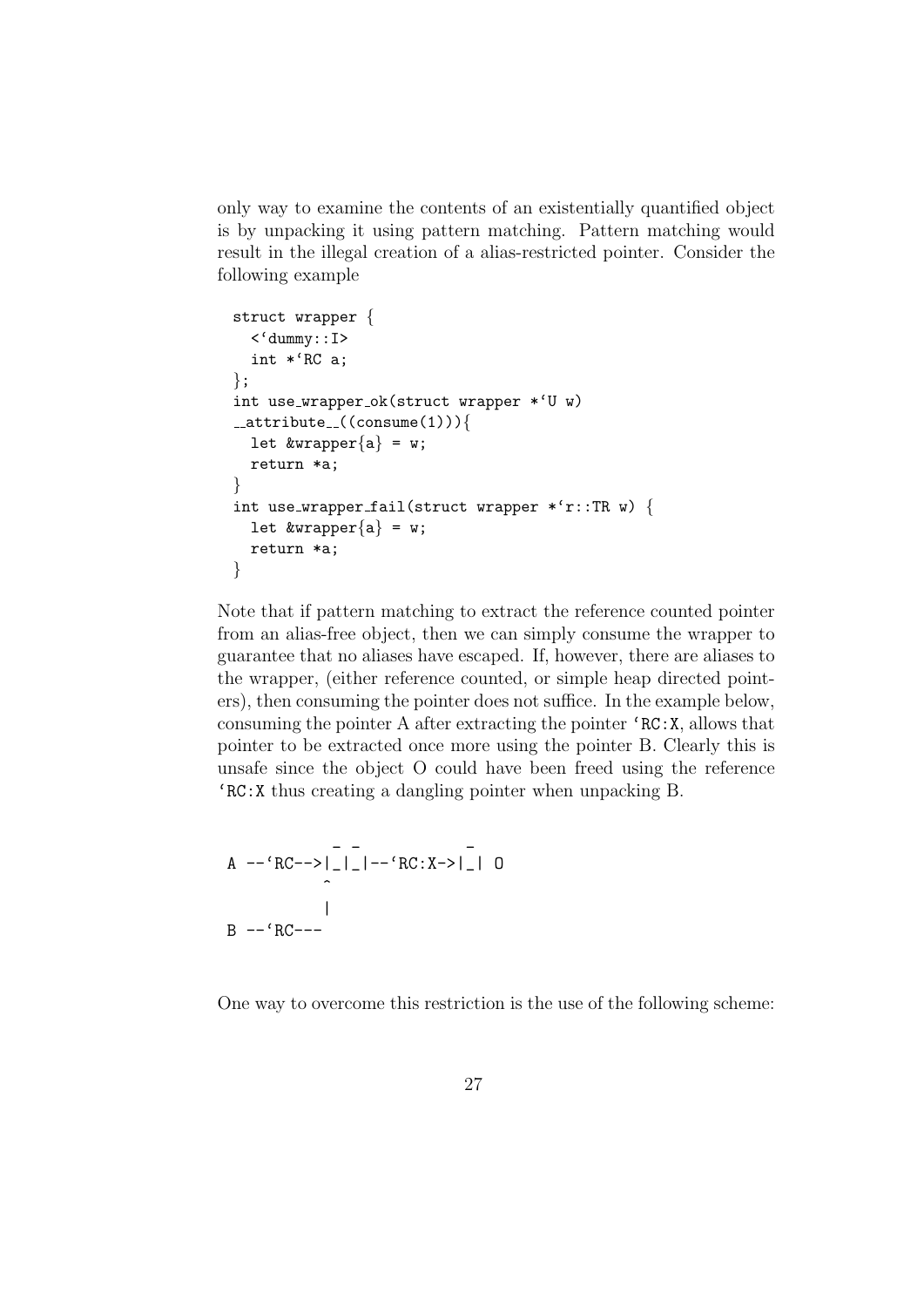```
struct state_reg \langle 'r::R> {
  rcregion key opt t<'r> regkey;
  struct i810_state *'r state;
};
struct state wrapper{<'r>
  struct state_reg<'r> *'H s;
};
void handle state(struct state wrapper *'RC sw) {
  let &state_wrapper\{\langle f \rangle \} = sw;
  rcregion\_key\_opt\_t < 'r tmp = NULL;
  s->regkey :=: tmp;
  rcregion key opt t<'r> rgn= alias refptr(tmp);
  s->regkey :=: tmp;
  \{region h = open(rgn);
    state->field ...
    ...
  }
  drop refptr(rgn);
}
```
Note here that the existentially quantified struct state wrapper contains only a heap pointer which can be used without a problem in pattern matching. Extracting the reference counted region key regkey from struct state reg can be done as usual using the swap operator since it does not have to be unpacked using pattern matching.

We used this scheme to represent the software state of the driver. The advantage of this scheme over reference counting is that within the existentially quantified dynamic region objects of type struct i810\_state can be freely aliased. The function handle state above shows how the number of swaps required to manipulate the state is greatly reduced – within the scope of the region declaration no swaps are needed. We found this approach to be much more reliable than standard reference counting.

The glaring disadvantage with this method is that it leaks memory. We require the contents of the existentially quantified object to contain a heap directed pointer, so that the aliasing discipline is observed. Such pointers cannot however be freed. Thus, with each allocation of a state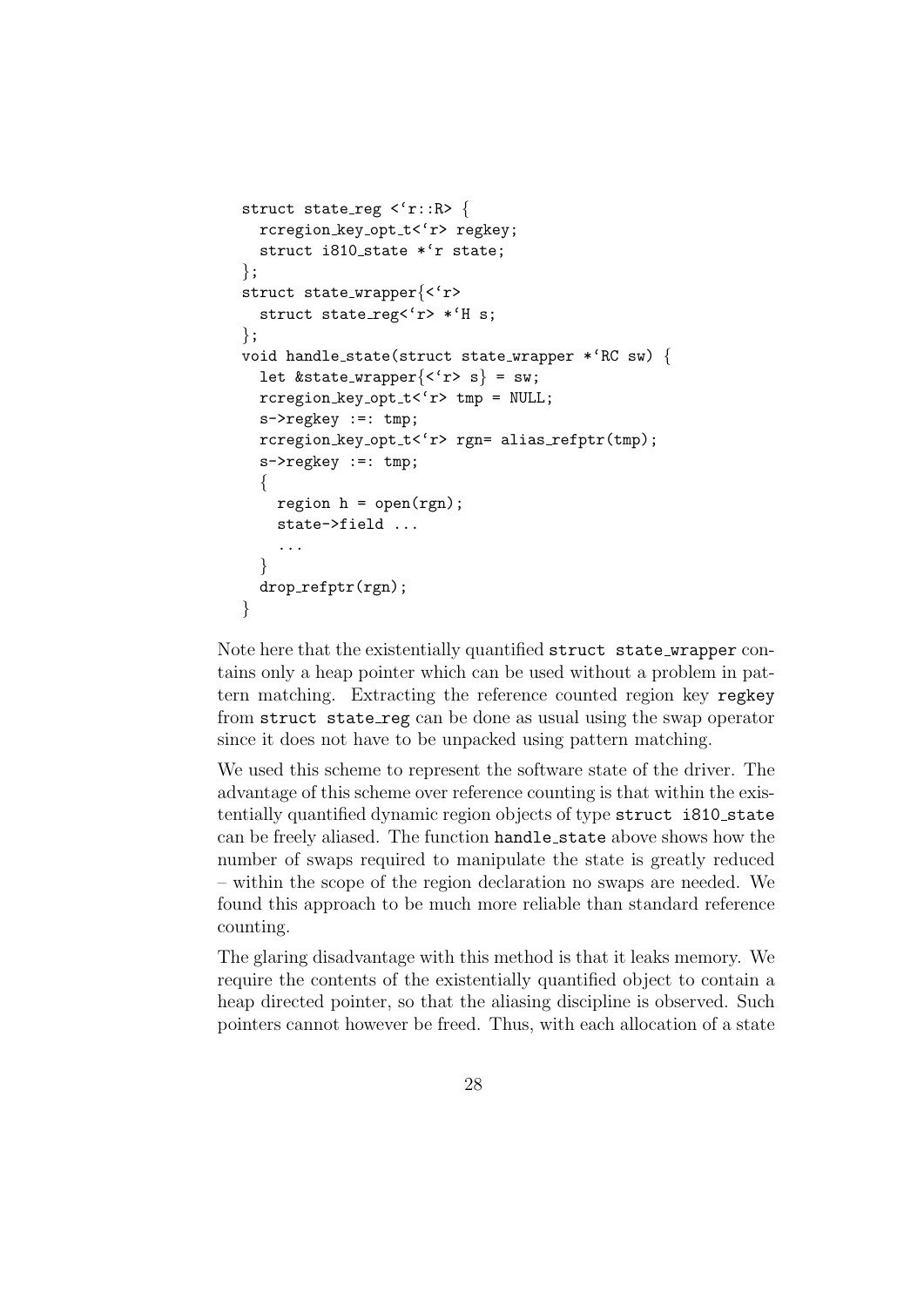object, we leak two double-words of memory corresponding to the size of struct state reg.

#### 1.3.3 Open Issues / Cyclone enhancements required

An Alternative Construct for Unpacking Existential Types

A prominent failing of the Cyclone port of this driver is the memory leak due to the interaction between existential types and alias-restricted pointers. We attempted a solution to this problem using a new construct for pattern matching. This construct would appear as follows:

```
struct ex_type \{\langle 'i::I\rangle\text{tag}_t < 'i> a;
  int *\{valueof('i)\} 'RC b;
};
void bind address (struct ex type ex) {
  let ex\_adr{'}i> = ex;let btmp = NULL;
  btmp :=: ex_adr->b;
  ...
}
```
Here the lets'is construct binds the existential type variable of the struct ex\_type and binds thee *address* of ex to the variable ex\_adr which has type struct ex\_type \*'bind\_address. By explicitly specifying the scope of the type variable, this scheme avoids the well-known difficulty of inferring the scope. Also, by binding the address it provides a more convenient syntax for unpacking an existential, and would have allowed for swapping out pointers to obey the aliasing discipline.

Unfortunately, we learnt that this method of unpacking is unsound. Dan Grossman's ESOP paper (ref?) describes similar unsoundnesses due to the interaction between unpacking existential types and the address-of operator. An illustration of the unsoundness is provided below.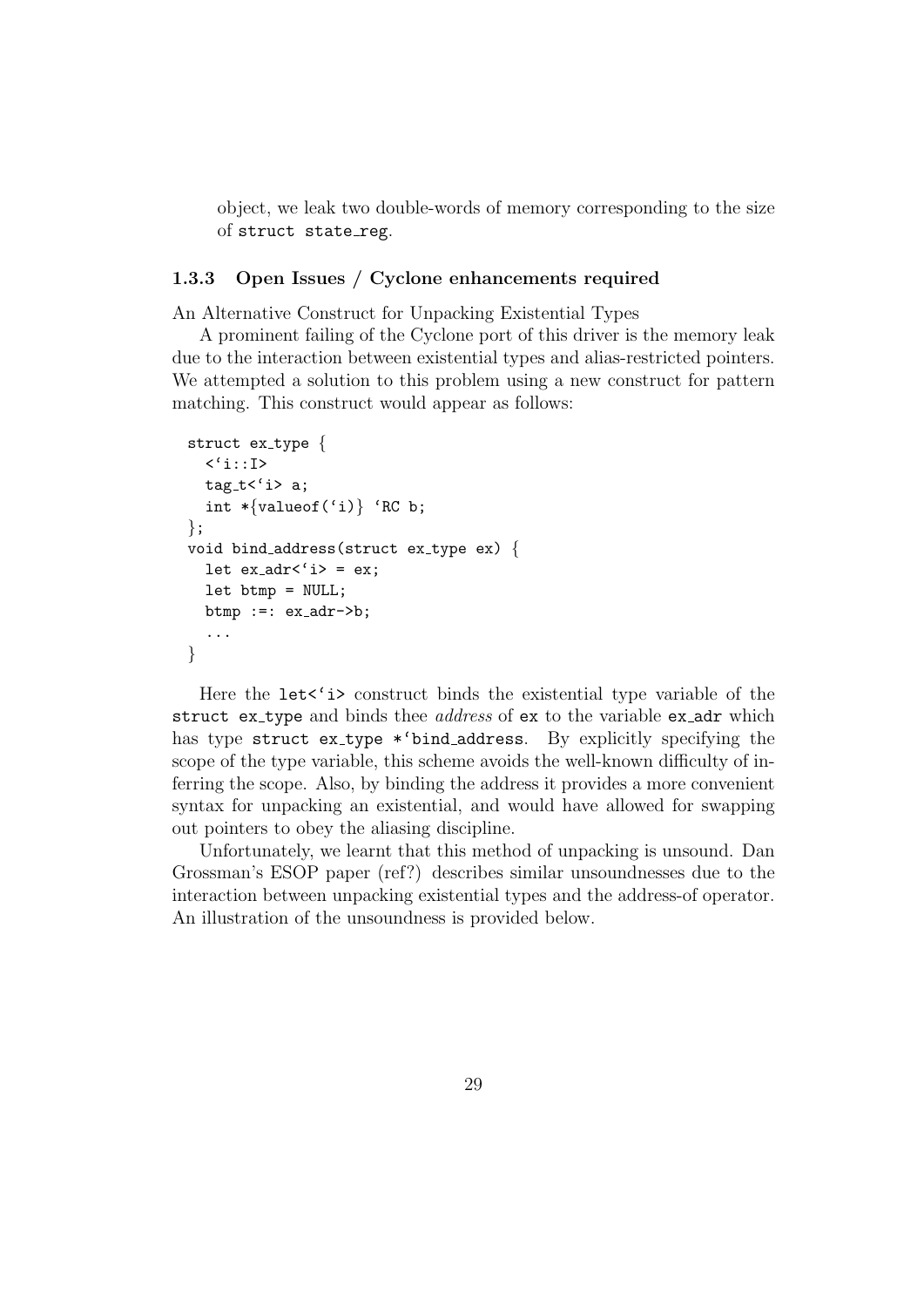```
struct Closure {
 <'a>
 void (@f)(int, 'a);
  'a env;
};
void use closure(struct Closure @'H c, struct Closure @'H c2) {
  let p \leq a = c; //bind struct Closure Qp = c, 'a as witness type of p
 let f = p \rightarrow f; //f has type void(0)(int, 'a)
 *c = *c2; //changes the witness type 'a
 f(0, p->env); //oops -- unsound
}
```
One option was to permit this kind of unpacking only in the case where the pointed to object is declared as const. However, since C allows the introduction of the const qualifier simply by using a cast, guaranteeing the const-ness of the underlying data structure is not feasible. Furthermore, our solution for using TR kinded pointers within these existential types requires the swapping out of these pointers, which clearly violates const-ness.

# 1.4 PWC driver for Philips webcam

The pwc driver is intended to support multiple usb cameras using the video4linux interface. Although primarily intended for Philips models, it also supports models by Logitech, Samsung etc. Our experiments were conducted using a Logitech QuickCam Pro 4000 usb camera.

It is worth noting that this driver is not supported in linux kernel distributions after 2.4.28 (?). The reason for this appears to be th reliance on a binary only release of an image codec since it is Philips proprietary code. Using this binary only code required a special hook to be installed within the kernel. The provision for this hook was removed in later distros of the kernel. As a result, the entire pwc driver has been discontinued. Presumably alternative open source drivers will become available soon. The version of pwc used here does not utilize this codec at all and as a result is purely at the sourc level, i.e. no binary only code.

#### 1.4.1 Overview of driver behavior

• Module initialization This driver is intended for devices on the Universal Serial Bus (USB) rather than on the PCI bus. It follows that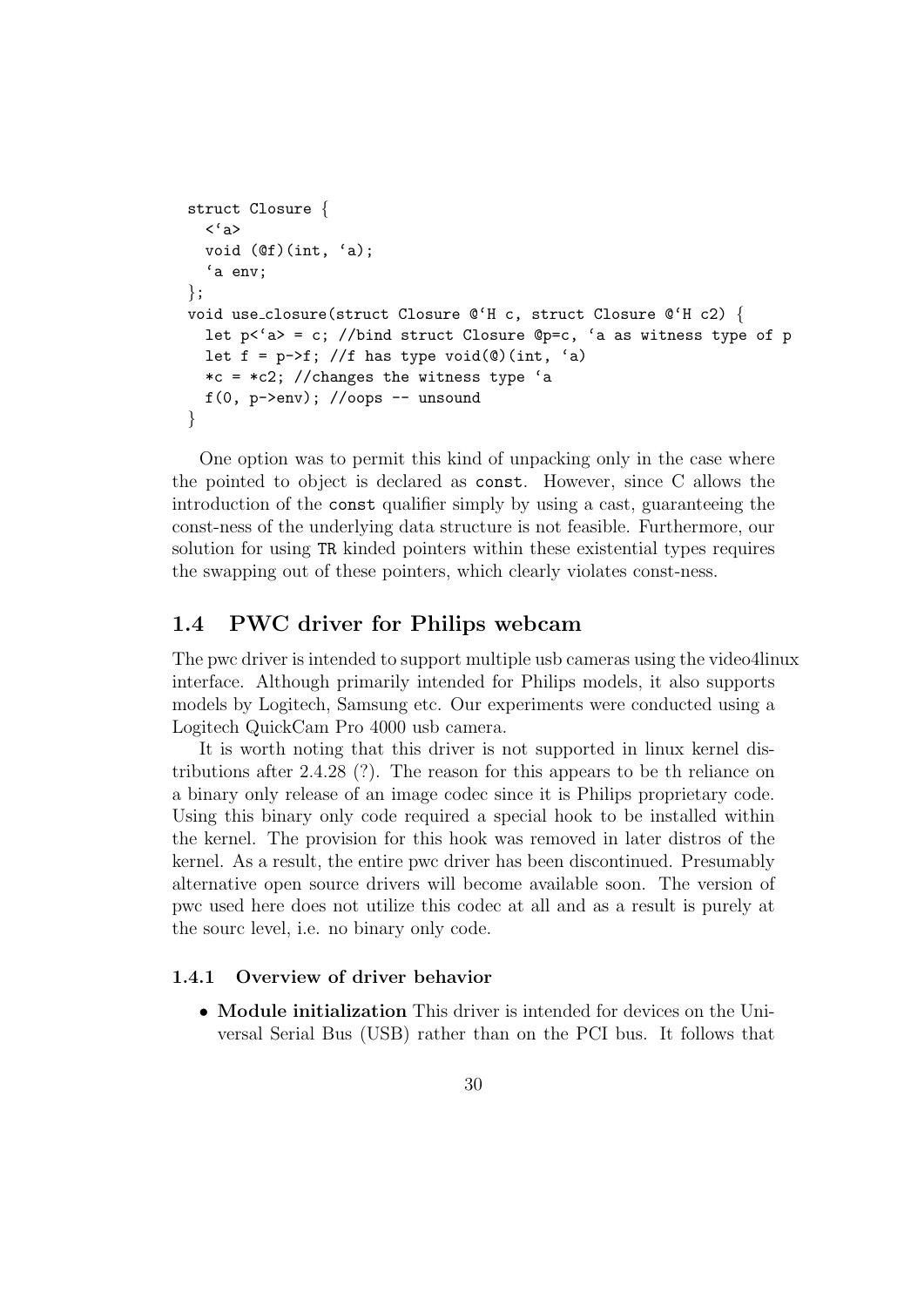the setup for this driver differs substantially from the previous drivers described here. The interface provided by the kernel usb service does, however, bear resemblance to the pci interface.

#### static int usb\_pwc\_init(void)

This function is declared as the module initialization routine. It relies on the static initialization of video device and usb driver structures. Similar to pci device structures, these static objects maintain reference callback functions within the driver that the kernel invokes to perform various operations on the device.

Module initialization parameters, if any, are parsed and the appropriate driver globals are set. The module parameters allow for the setting of the image and frame sizes, the number of buffers used for collecting images, the number of frames per second, image compression, power saving, led control, a debugging flag, and finally a hint parameter that might help the driver recognize the device.

Once all globals have been set properly, the usb register function is called, passing the usb\_driver structure as an argument. This results in usb pwc probe function being called, which performs the real work of initialization. Specifically, when this function is called, the existing list of interfaces is rescanned so that this driver can attach to any recognized device already present. The driver's probe functions is also called when a device is plugged into the usb port.

```
static void *usb_pwc_probe(struct usb_device *udev,
                           unsigned int inum,
                           const struct usb_device_id *id)
```
The attached device is recognized using a tuple of vendor-id and productid that is maintained within the udev structure. A pwc\_device structure, the principal object in this driver, is allocated. This structure maintains the various structures associated with image collection, together with values that relate to the video device and usb device interfaces. The basic values related to frame size etc. are set in this structure.

The next step involves the allocation of a video device structure. As mentioned previously, the driver must make use of the video4linux facility (/dev/video), which is provided by the video driver module. It is the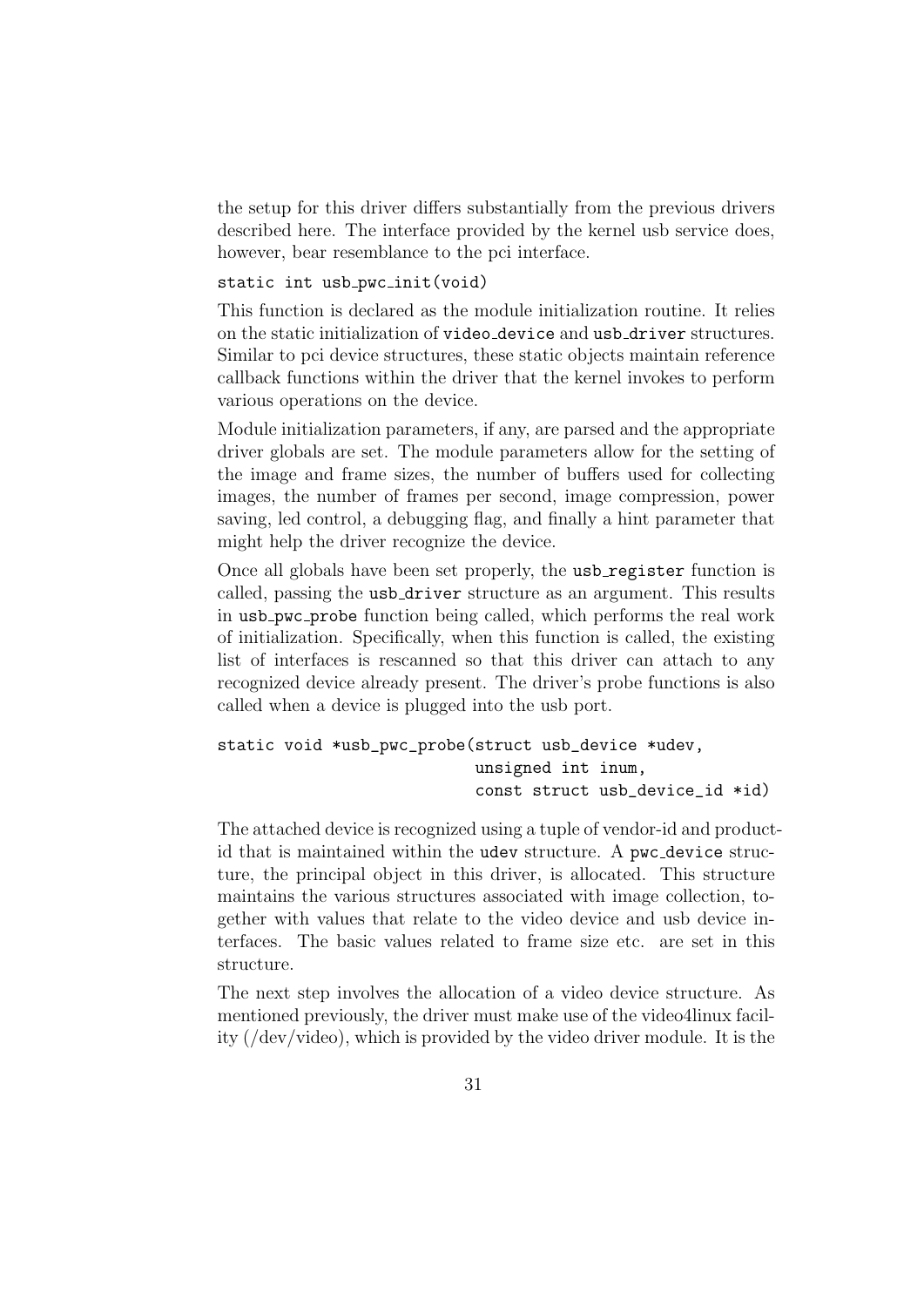responsibility of this driver to allocate and initialize a video-driver object which, similar to the usb driver object, defines various references to driver callback functions. Some of these fields can be set statically, while others rely on the identity of the actual device probed. In addition, the video driver object allows the driver to stash a reference to its private data within it, which in this case is the pwc device object, which also maintains a reference to the video-driver object. This double linkage impacts our choice of a memory management solution for this driver.

Once the video driver object is set up, the video register device function is called. The role of this function is primarily to assign a node number to this device (typcically /dev/video0), and binds the supplied video\_device to an array of video\_device objects currently registered on the system.

Failure Handling????

## • Post Initialization – Main Functional Path

An application that attempts to access the video device must first call the pwc video open, among the functions that had been registered with the video4linux system previously. The set of such functions mirrors the file operations as registered by the audio driver.

1. Open

int pwc\_video\_open(struct video\_device \*vdev, int mode);

The main function of this operation is to set up the buffers used by the driver to gather images from the camera. After the camera is powered-up, these buffers are allocated. There are three levels of buffers:

(a) Isochronous Buffers

These buffers are used to gather data that is received in small packets (urb's) from the usb controller. The number of these buffers is fixed statically to 2. Each isoc buffer has a fixed size and is simply allocated using kmalloc GFP KERNEL.

Isoc buffers are closely coupled with the urbs used by the usb interface. Urb's must be allocated using usb\_alloc\_urb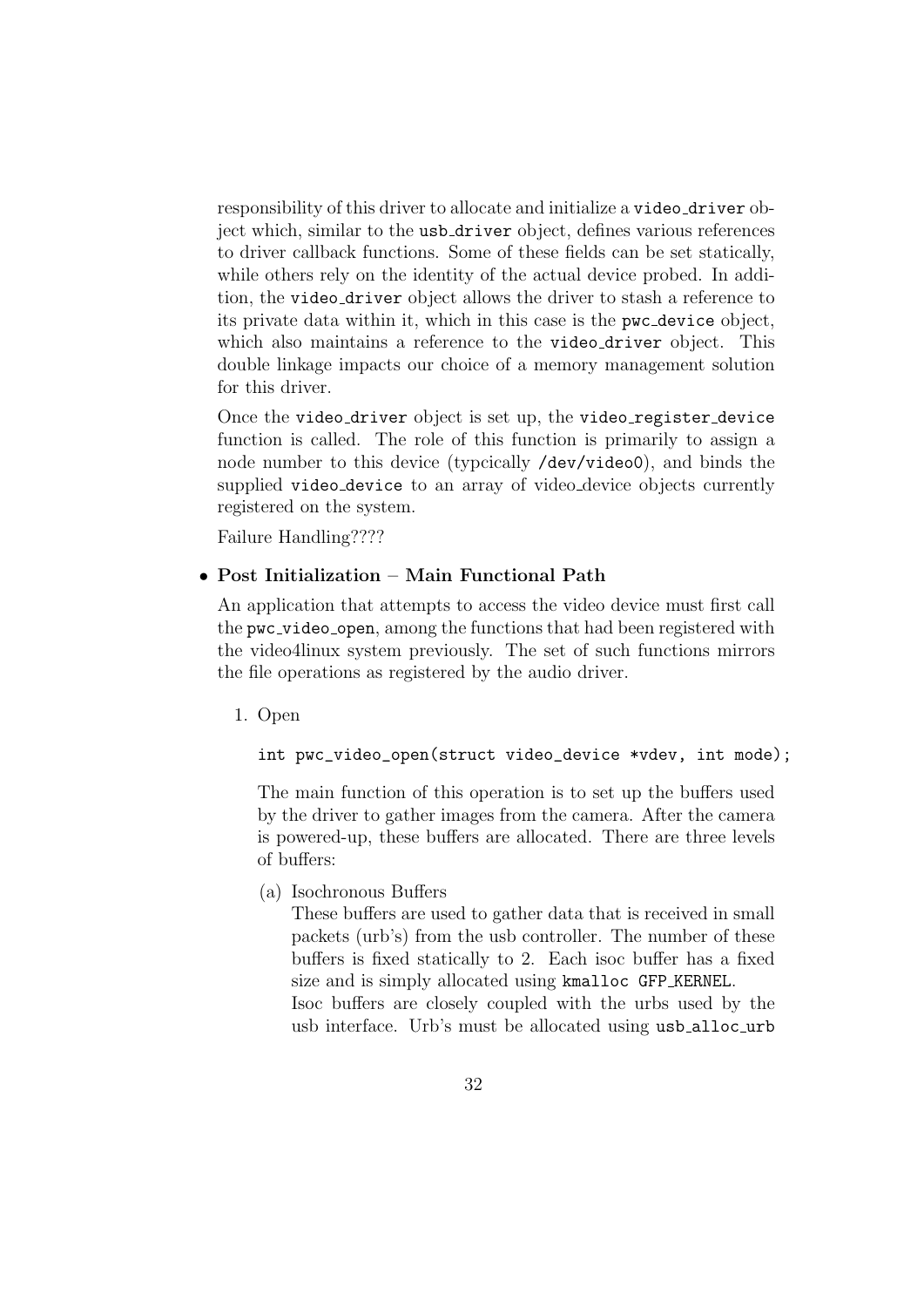passing in the number of packets that each urb contains. This allocator allocates the urb structure followed by enough space for packet descriptors for the number of packets requested per urb frame. It remains the responsibility of the usere to allocate the data buffer in which these packets will be stored. To this end, the iso buffers allocated using kmalloc are stored in the urb. Once the urb structure has been initialized, it is registered with the usb system usinig usb\_submit\_urb. When all the packets in an urb have been filled and interrupt is raised and the driver copies the packets in the urb into the current frame buffer.

It is to be noted that the size of the frame buffer and the size of an urb frame are vastly different. That is, several urbs are required to fill a single frame. Frame boundaries are marked by a packet of distinguished size.

(b) Frame Buffers

Data gathered form the ISOC buffers are assembled into frame buffers. The maximum number of frames is fixed statically to 5. The frames are organized in a circular list which keeps track of empty frames and frames that are filled and awaiting hand-off to the user process. The size of each frame buffer is large and may span multiple pages. These pages are allocated using vmalloc.

(c) Image Buffers

Image buffers are mmap'd buffers that are used to copy data from the frame buffers into memory that is accessible by the user space process. In case there is image compression being used then the image buffer contains the decompressed data. The image buffer data is embedded within a viewport too. Image buffers are allocated using vmalloc which is suitable for grabbing multiple pages of memory that is not required to be physically contiguous. In addition to vmalloc'ing the pages, the image buffers are also mmap'd to an address requested by the user space process so that they can be easily handed off.

2. Interrupt

```
static void pwc_isoc_handler(urb_t urb)
```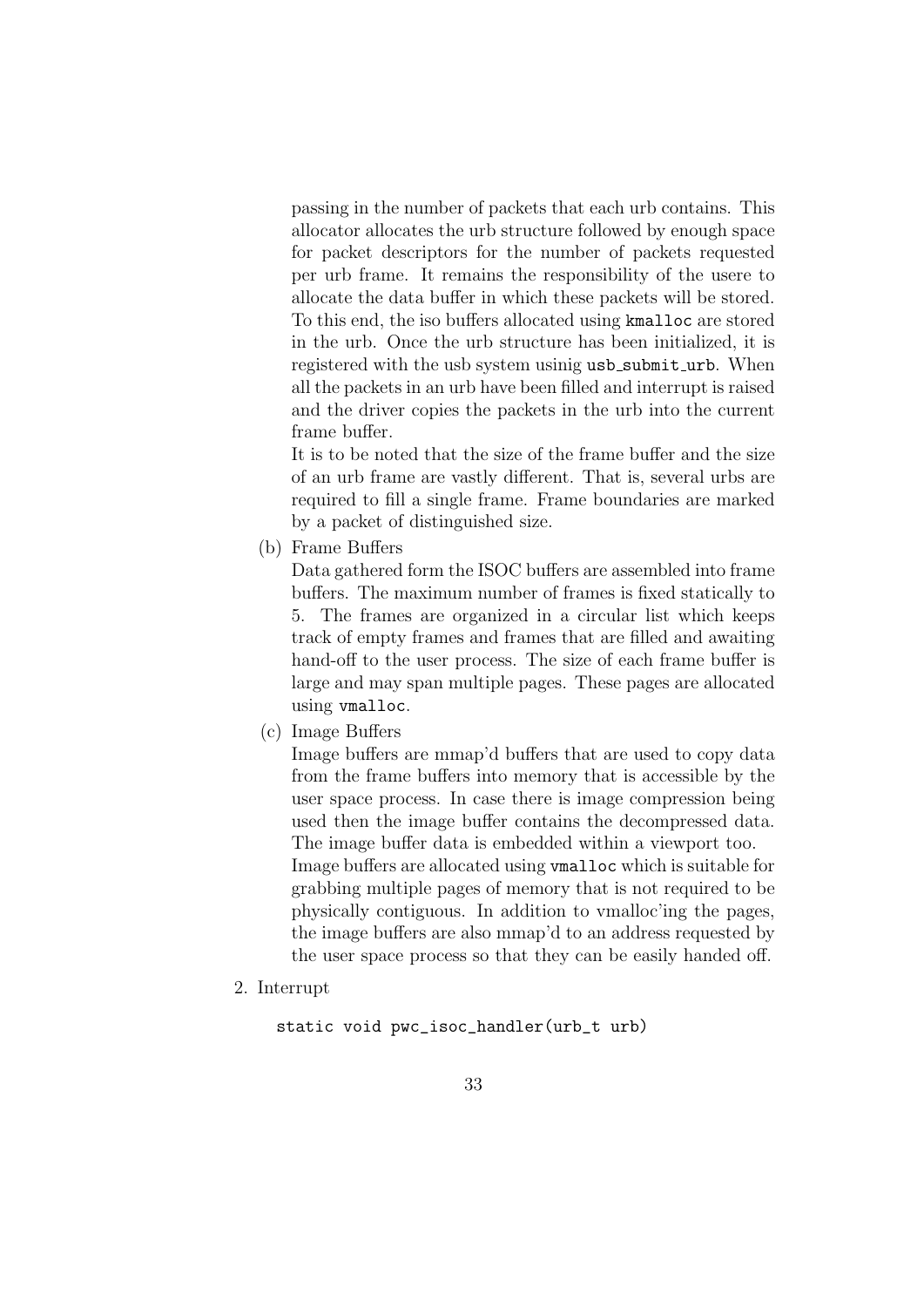When setting up the urb structure during video open, this function is registered within the urb as the interrupt handler for processing completed urbs. This function accesses the current partially filled frame and proceeds to copy data from the urb's transfer buffer into this fill-frame.

If the size of an urb packet is below some recognized threshold for this device then this is intended to signal the end of the frame. In this case, after copying over the packet to the fill-frame, the isoc handler wakes up any read process that might be waiting on a shared queue for a frame to become full.

3. Read

### long pwc\_video\_read(struct video\_device \*vdev, char \*buf, unsigned long count, int noblock);

This function is invoked by the user process when a image frame is required. In most cases, however, this process must block until such time as a frame becomes available. That is, partial reads from a frame are typically disallowed. For this purpose, in the initialization code, a wait queue is declared for processes to wait for completed frames. Upon entry into this function, if it is the case that there is no completed frame waiting to be read, then this thread will wait on this queue until it is woken up by the pwc isoc handler urb completion interrupt handler. Note that this function does not sit in a loop waiting each time for a frame to become available. It only handles a single frame, and once that has been copied to the user the function exits.

Without decompression handling frames is relatively straightforward. The current frame pointers are advanced so that the isochronous process can begin to fill in new urb packets into frame buffers. The data from the filled frame buffer is copied over to the current image buffer. This copying requires a step of conversion from the camera's native format to a yuv format, and also includes the creation of a viewport (border frame) in the image buffer. Finally, once the data is copied from the image buffer to the user space buffer pointed to by the buf argument.

4. MMap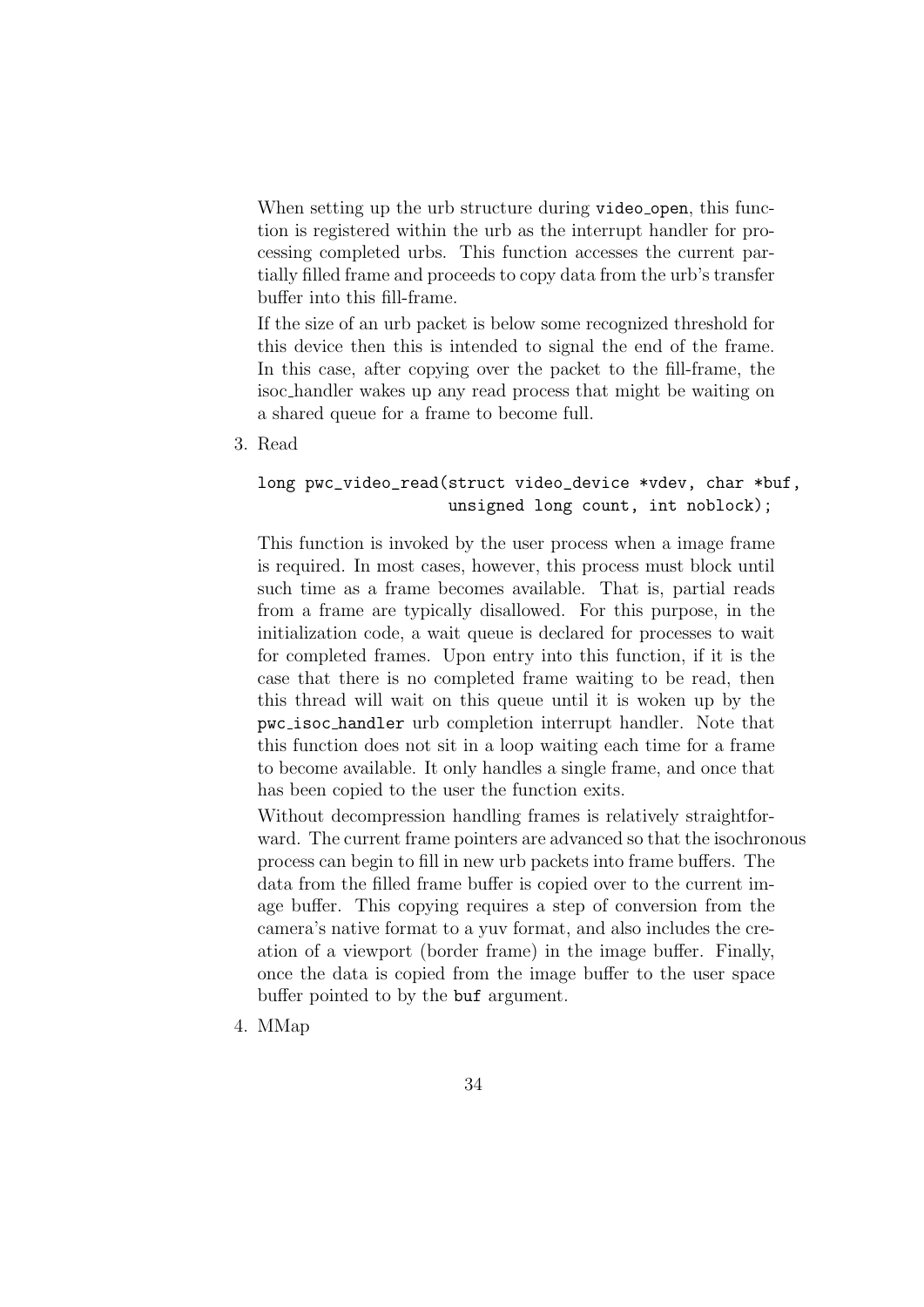```
int pwc_video_mmap(struct video_device *vdev,
                   const char *adr, unsigned long size);
```
The driver provides this facility to map all the image buffers to the requested memory address starting at adr. However the symbols that refer to the current read positions and valid frame buffers etc. are not exported by this driver. Thus, the calling process must manage reading data out of the image buffers by itself. This provides a mechanism for partial reads from these image buffers.

5. Poll

```
unsigned int pwc_video_poll(struct video_device *vdev,
                            struct file *file,
                            poll_table *wait);
```
This function returns a status that indicates whether or not there are frames available for reading.

6. Ioctl

```
int pwc_video_ioctl(struct video_device *vdev,
                     unsigned int cmd, void *arg);
```
7. Close

void pwc\_video\_close(struct video\_device \*vdev);

This function releases all buffers associated with the video device. Freeing the buffers is done in the opposite order of allocation. That is, first image buffers are released, then frame buffers, then isoc buffers and urbs. Note that urb's must be freed using the usb free urb interface.

This function does not free any other structures associated with the drivers such as the video driver and usb driver. That responsibility falls upon the usb interface's callback functions.

# • Shutdown

1. Usb Disconnect

static void usb\_pwc\_disconnect(struct usb\_device \*udev, void \*ptr)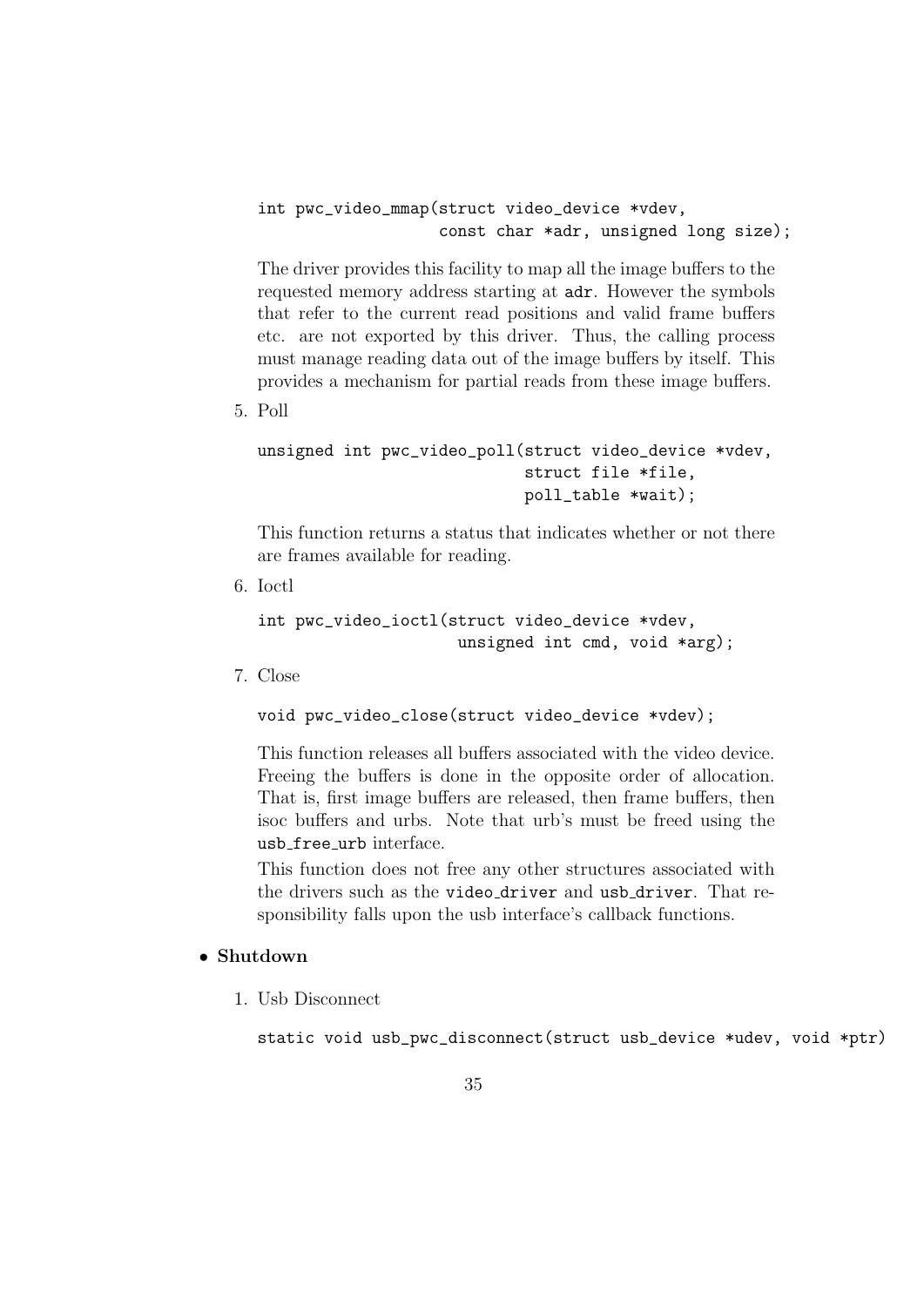This function is not part of the v4l interface. It is registered with the usb subsystem along with the probe function during driver initialization. As the name suggests, this function is called when the camera is unplugged from the usb port. It is at this point that cleanup operations are performed.

Allocation and freeing of the video device structure is the responsibility of this driver. As noted in the description of usb\_pwc\_probe the driver allocated the video device and then registers it with the v4l subsystem. Thus, the cleanup operations performed here must free this object to prevent a memory leak.

However, nothing prevents the user from disconnecting the cable while some v4l application is still in use. In this situation, the video device structure is still in use in the v4l drivers and freeing this object will result in a dangling pointer in the v4l drivers. To avoid this situation, the driver makes the following choice: A count of the number of open video devices is maintained in the pwc device object. Each call to pwc video open results in this count being incremented; calls to pwc\_video\_close decrement the count. If the cable is disconnected while this count is greater than zero the driver delays freeing the object. Instead, a reference to this soon-to-be obsolete object is stashed in a driver global variable. All other state associated with this device is discarded. The driver anticipates that a subsequent call to pwc\_video\_read by the v4l application will fail with an error code that is an indication for the application to exit. Once the v4l application has exited it is now safe to discard the stashed video device object and reclaim the memory leak. Thus, an additional responsibility of usb pwc probe, usb pwc disconnect, usb pwc exit is to free any pending object that is stashed in this global variable.

In the normal situation (the video open count is zero), the driver goes ahead and frees the video device object immediately. In both cases the driver unregisters the device with the v4l subsystem.

Finally, this cleanup routine also deallocates the main pwc\_device object.

2. Module exit

static void usb\_pwc\_exit(void)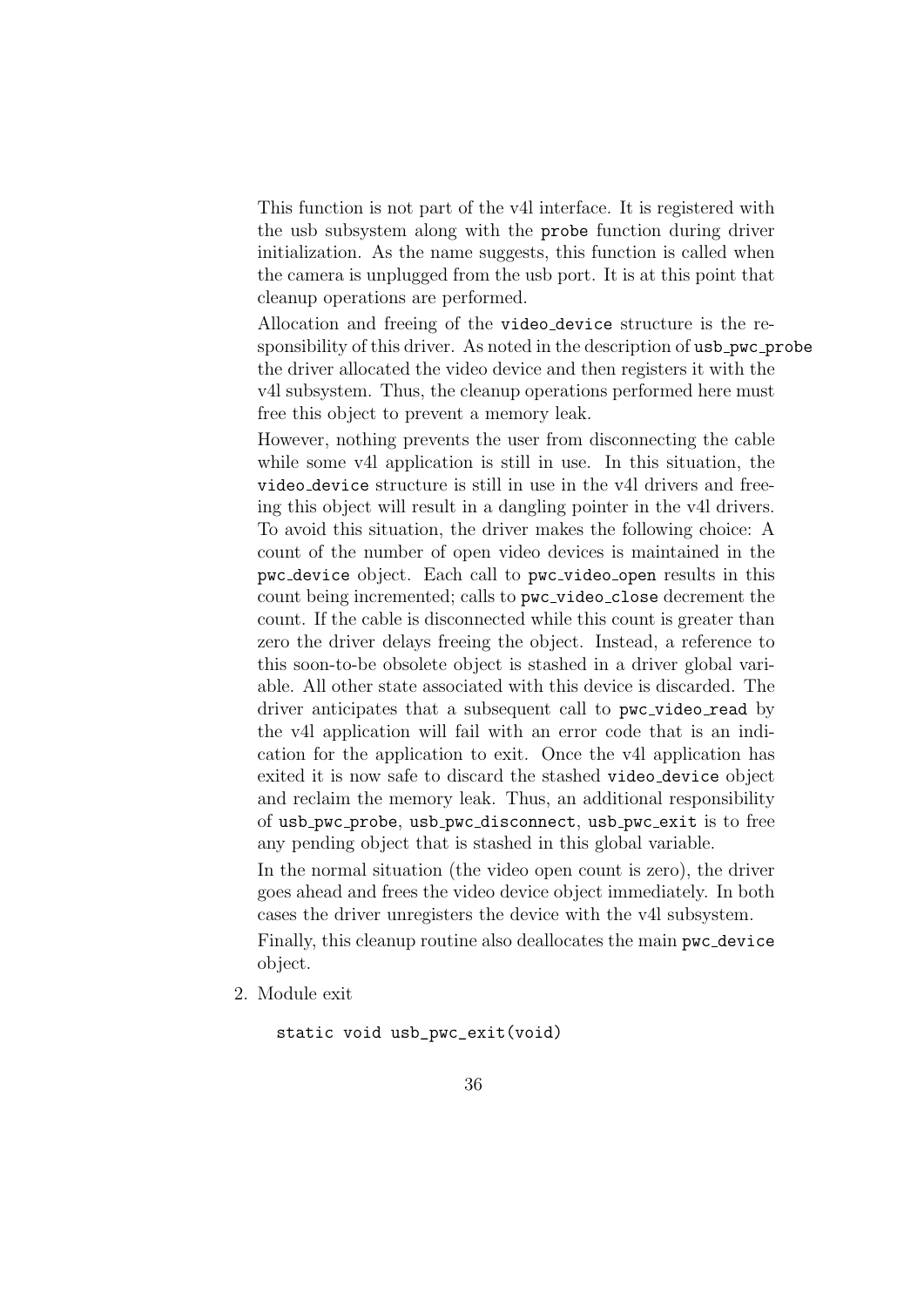The counterpart of usb <u>pwc</u> init, this function is called when the module is finally unloaded. It handles any video\_device memory leak that may have been generated by a premature usb cable disconnect. It also deregisters the driver from the usb subsystem.

#### 1.4.2 Cyclone Safety Mechanisms

1. Dynamic Regions for pwc device object

As in the case of th i810 state object in the previous driver, the pwc device object was represented using an existentially quanitified heap directed pointer to a region key and the actual pwc object itself. As previously, this representation has the advantage of permitting free aliasing of the pwc object within the region, while still allowing the object to be freed manually. There remains the problem of the quadword memory leak.

2. Image buffers

The three layers of image buffers are used by this driver to encode the state of a single user application. With each session of video open, video close these buffers are allocated and freed.

The ISOC buffers were allocated in the reference counted region. These buffers are only referred to through the urb and through the isoc buffers themselves. They do not participate in any more complicated structure that makes reference counting unwieldy.

The frame buffers are maintained in two circular lists, one for the empty frames and one for the filled frames. In addition, the current position in each list is maintained as well. This aliasing pattern makes using reference counting troublesome. As a result, much as was the case with the pwc device object, frame buffers were allocated in dynamic regions. Once again, this encoding results in a small memory leak.

The image buffers are also maintained in a circular list. These were also allocated in dynamic regions. Both frame and image buffers are allocated using the rvmalloc construct, as described in the section on the cyclone runtime module.

3. Exception Checking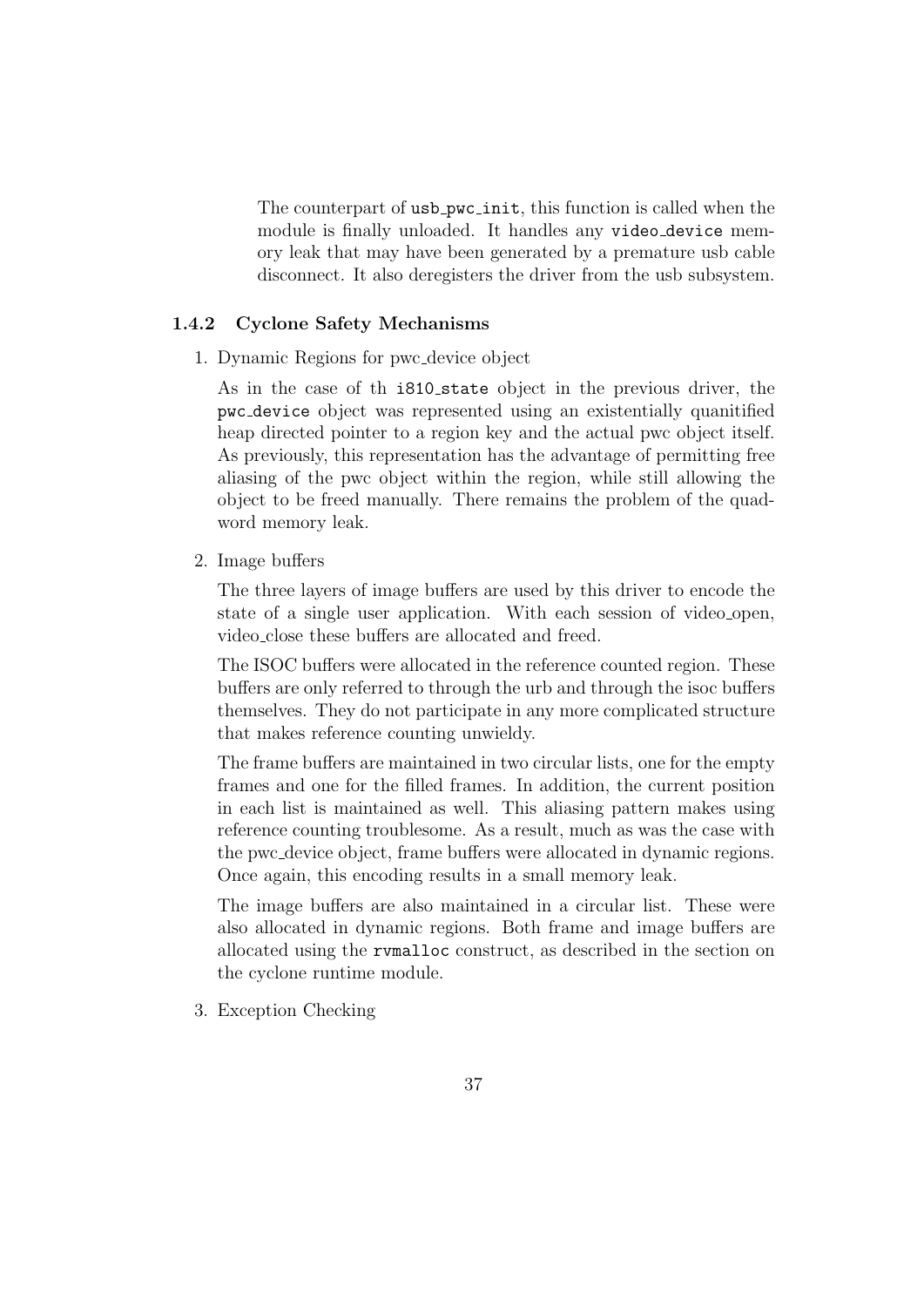As mentioned previously, exceptions that are thrown from Cyclone code must not cause the stack to be unwinded into C code. One construct described earlier was the use of the cyc call macros that ensure that a top level handler is installed when a C function calls into a Cyclone function. While effective, this mechanism is unwieldy in that often a surrogate function is required for each cyclone function that may be called from C. That is, for a Cyclone function foo we require a C function C\_foo whose body consists only of a cyc\_call to foo. The function foo is hidden from the C namespace and only C foo is exposed. Clearly, this duplication is cumbersome. More importantly, this approach does not lend itself easily to checking that no exceptions escape Cyclone.

Cyclone function types can be annotated with an attribute  $no\_throw<sup>4</sup>$ . Such functions must have bodies that consist mainly of a try/catch block in which a top level handler is installed. Some code that is guaranteed to not throw exception (such as simple variable declarations) are permitted outside this try-block.

We annotate the type of the various function pointers that are installed in kernel datastructures (such as the video driver callback functions) with this no\_throw attribute. Thus we use the type checking system to ensure that no exceptions leak into C code.

```
struct video_device<'a::A>
{
  ...
  int (*open)(struct video_device<'a> *, int mode)__attribute__((no_throw));
  void (*close)(struct video_device<'a> *)__attribute__((no_throw));
  long (*read)(struct video_device<'a> *, char *, unsigned long, int noblo
  ...
  'a *priv;
  ...
}
```
4. Handling urb packet descriptors

Allocation of urbs must be done using the usb alloc urb interface. As described previiously, this function takes an integer argument that

<sup>&</sup>lt;sup>4</sup>Although not described in each case, this mechanism was used for all but the ethernet driver described here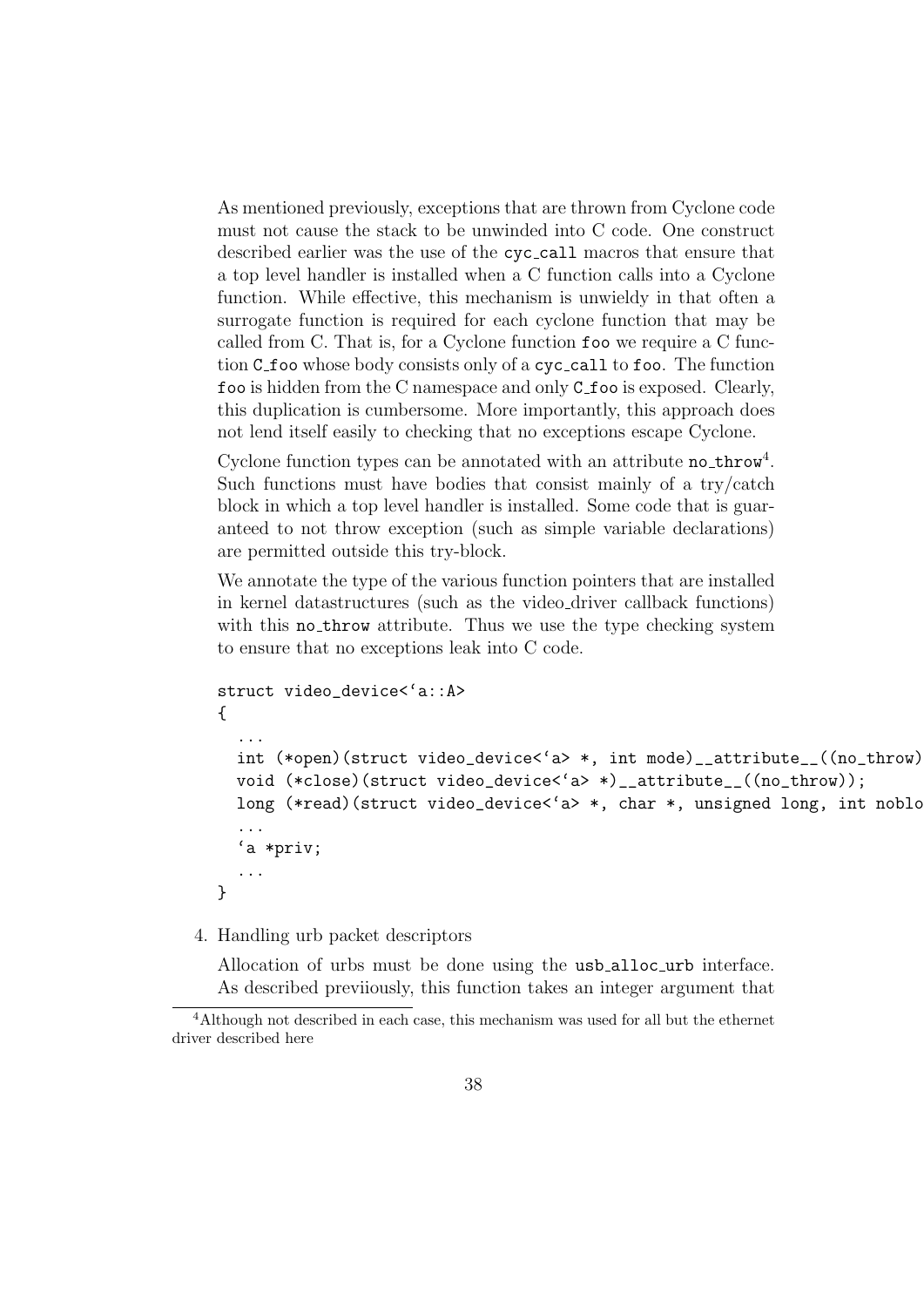specifies the number of packets that are contained within a single urb. This function contiguously allocates enough space for the urb itself followed by space for descriptor fields for each of the packets. The definition of an urb then is as follows:

```
struct urb {
 ...
 int npackets;
 ...
 struct iso_packet_descriptor desc[0]; //Note the zero array dim.
}
```
The definition of an urb is closely coupled with the implementation of the usb modules. It is not possible to override the declaration of this structure such that it is explicitly an dependent type with the npackets field specifying the number of elements in the desc array. Such an override is not representation consistent since it uses a nonzero array dimension which changes the size of the urb object.

To overcome this we used an escape into C that explicitly constructs a dependent type using the address of the desc field. This utility function is packaged with the other usb type overrides. A Cyclone driver is expected to use this interface to access the packet descriptors.

```
struct iso_packet_desc_array {
  \langle 'i:I\rangletag_t<'i> len;
  struct iso_packet_descriptor *{valueof('i)} base;
};
typedef struct iso_packet_desc_array iso_arr_t;
extern "C include" {
  iso_arr_t build_iso_arr(struct urb *u) {
    iso_arr_t ret = \{u->npackets, &u->desc};
    return ret;
  }
}
```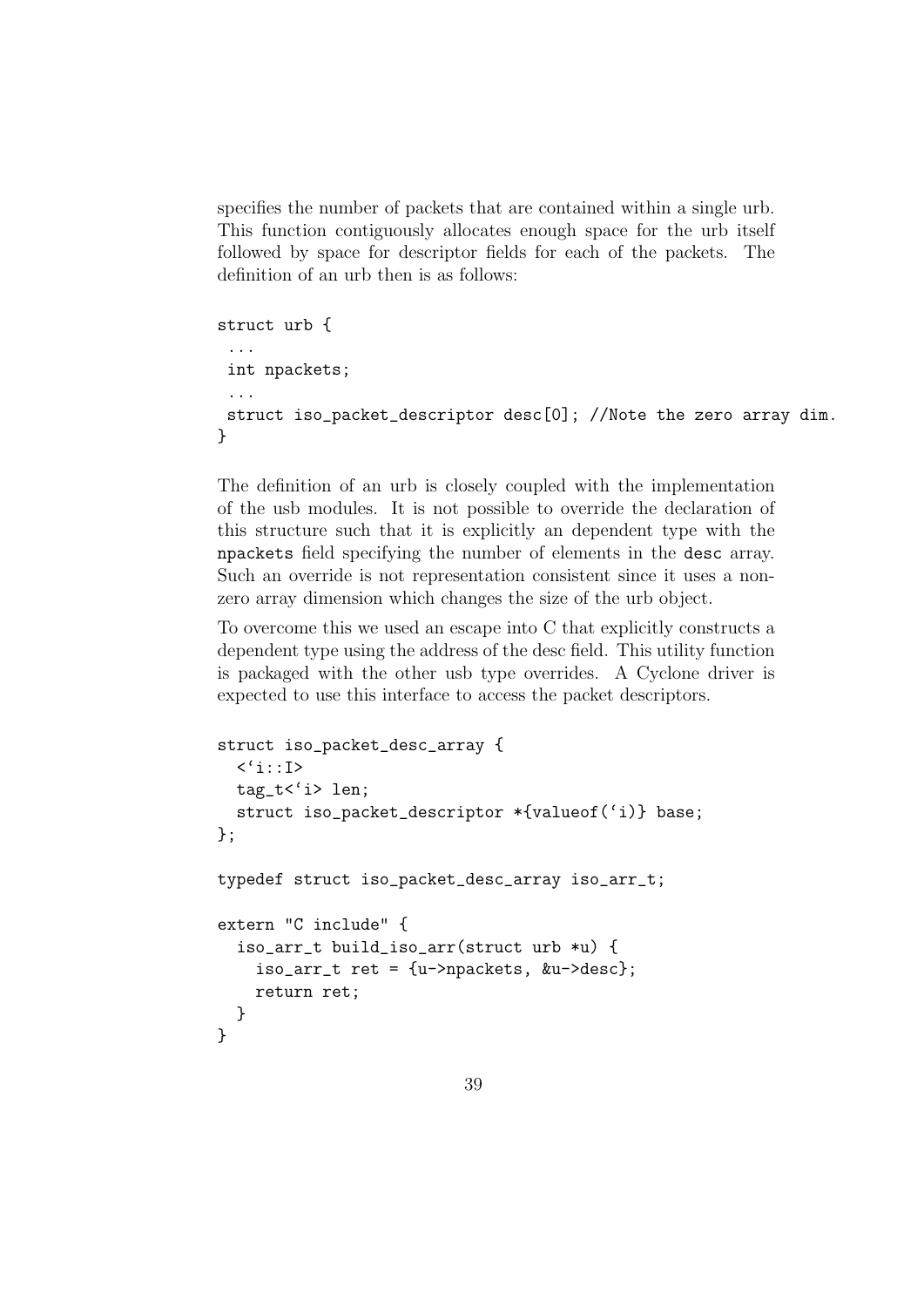#### 1.4.3 Open Issues / Cyclone enhancements required

1. Urb allocation/de-allocation – Type based restrict construct

Urb's are explicitly allocated and deallocated using an interface that is outside the control of the cyclone driver. One approach to ensuring the safety of this kind of memory management is to use the separate capability technique as described in section ??.

An alternative approach is to use a combination of reference-counted (or dynamic regions) and unique pointers to support this idiom. This method requires a couple of steps. First, the allocation function (usb\_alloc\_urb) is hidden from the Cyclone program (using the cyc hide construct of extern "C include"). Next a wrapper to this function is provided, and the type of the deallocator is overridden as follows.

```
struct urb_wrapper {
  struct urb *'U urb;
};
```

```
struct urb_wrapper *'RC cyc_usb_alloc_urb(int npackets);
```
void usb\_free\_urb(struct urb \*'r u) \_\_attribute\_\_((consume(1)));

The cyclone application that wishes to manipulate several aliases of the urb object can do so using the wrapper. The requirement of swapping out the inner urb object before accessing (due to the unique path requirement on unique pointers) ensures that the aliasing discipline is maintained. By consuming its argument, the type of the deallocator effectively encodes the fact that it frees its argument.

A downside to this approach is also the need to swap out the unique pointer each time. As was the case with struct i810\_state in the sound driver, this kind of destructive manipulation of a shared data structure can be hard to use. One approach that was considered to remedy this situation, was to use a type-based restrict operation. In effect, restrict-ing on a particular pointer value would prevent dereferencing all pointers that are a subtype of the restricted pointer's type within the scope of the restrict operation. Of course, the restrict-ed pointer itself would be allowed to be dereferenced. This operation would allow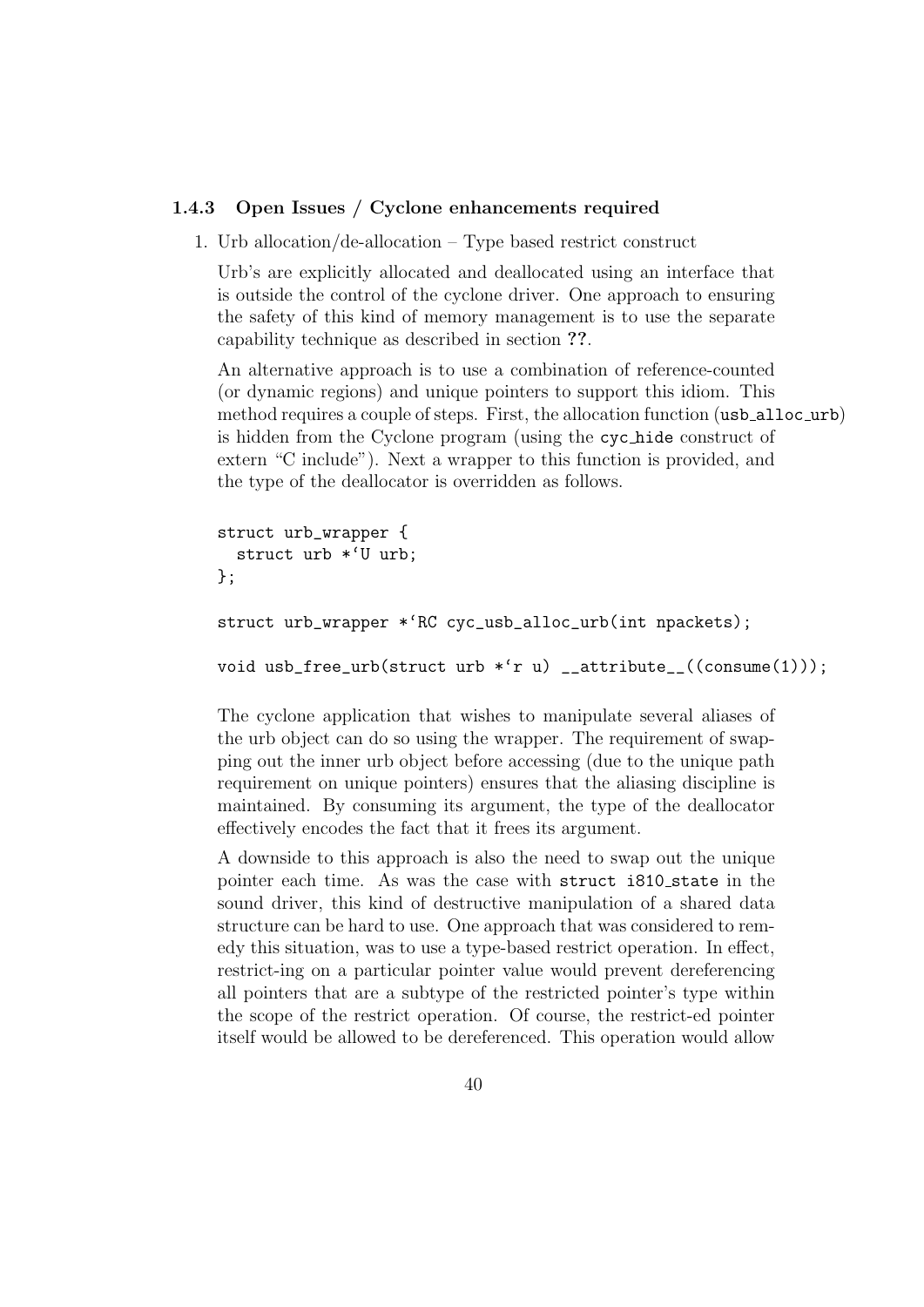for the elimination of the swap construct, preserving the integrity of the data structure. In the multi-threaded case however, some more complex construct would be required.

2. Video device allocation/deallocation

The video device object is allocated and deallocated by this driver, although a large proportion of the functionality related to this object is managed seperately in the v4l drivers. As described previously, the newly allocated object is handed off to the v4l subsystem using a registration protocol. Thus, care must be taken when deallocating the object, since references to it might still be present from the v4l modules.

One approach to managing this might be to allocate the video device object using a reference-counted region. An additional attribute might be used on a function type to specify that the function manufactures an alias to this pointer. That is, we might have the following types:

```
void video_register_device(struct video_device *'RC dev)
     __attribute__((inc_refcnt(1)));
```

```
void video_unregister_device(struct video_device *'RC dev)
     __attribute__((dec_refcnt(1)));
```
These types would be used by the code generator to insert the appropriate reference-count changes when the function is called. In this manner, all the references within the v4l subsystem are treated as a single reference. This reference counting mechanism could also be used to replace the application level reference counting used by the driver to manage memory leaks in the case of usb cable disconnects.

Reference counting, as experienced previously, is difficult to use, especially in the case of an object that is widely aliased even within this driver. In such cases the preferred option is to use dynamic regions. A similar mechanism might be used to handle this situation, by using the following wrappers.

```
void cyc_video_register_device(struct video_device *'r dev,
                               region_key_t<'r> *'RC key )
```